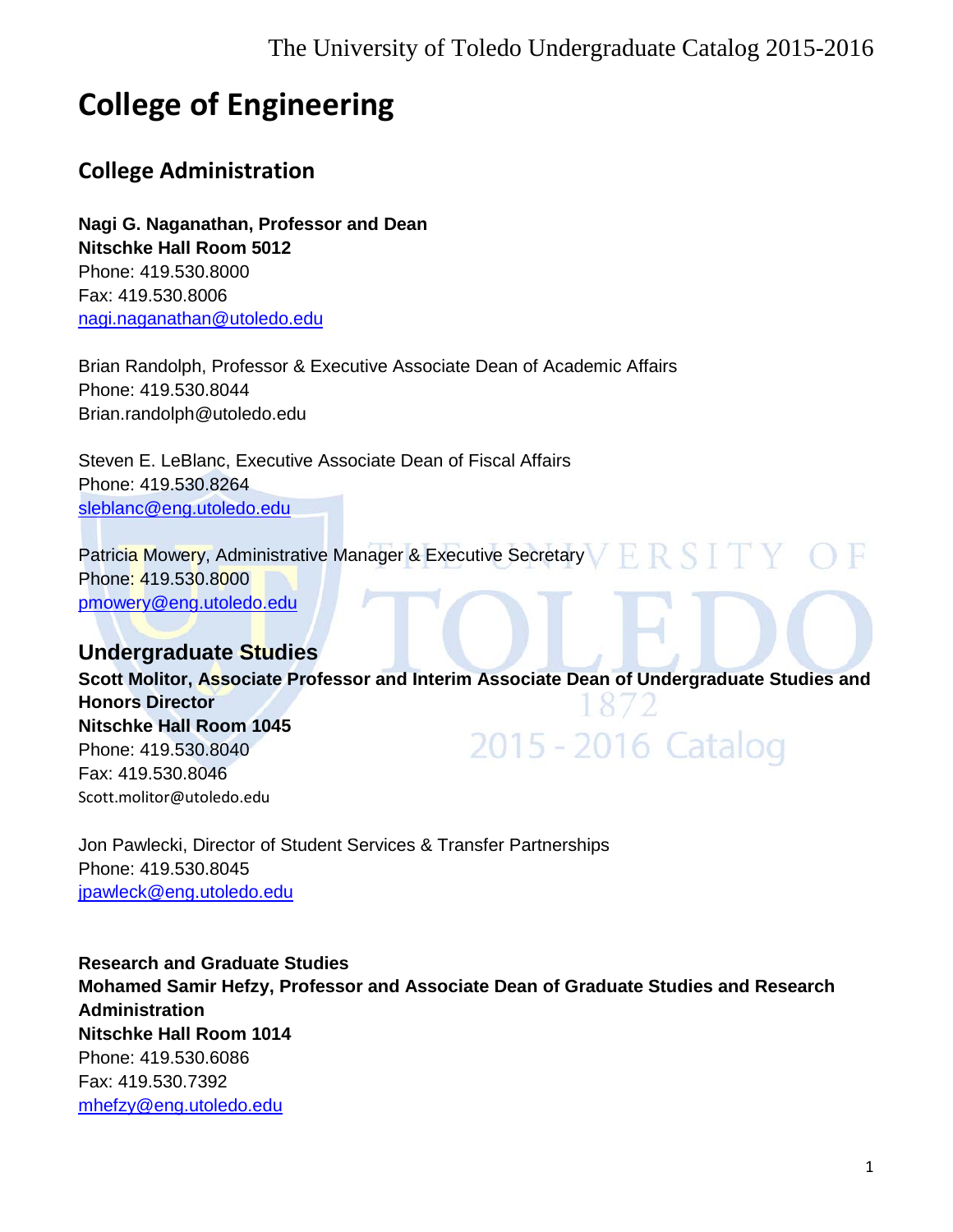E UNIVERSITY

 $18/2$ 

2015 - 2016 Catalog

**College Computing Gregory Gaustad, Director Nitschke Hall Room 1010**  Phone: 419.530.8023 Fax: 419.530.8026 [ggaustad@eng.utoledo.edu](mailto:ggaustad@eng.utoledo.edu)

## **College Relations & Facilities Management**

**Sandra Stewart, Associate Resource Manager Nitschke Hall Room 5006**  Phone: 419.530.8014 Fax: 419.530.8006 [sstewart@eng.utoledo.edu](mailto:sstewart@eng.utoledo.edu)

#### **Engineering Career Development Center**

**Vickie L. Kuntz, Director Nitschke Hall Room 1040** Phone: 419.530.8054 Fax: 419.530.8056 [vkuntz@eng.utoledo.edu](mailto:vkuntz@eng.utoledo.edu)

## **Academic Departments**

**Bioengineering Arun Nadarajah, Professor and Chair Nitschke Hall Room 5051**  Phone: 419.530.8030 Fax: 419.530.8076 [arunan.nadarajah@utoledo.edu](mailto:arunan.nadarajah@utoledo.edu)

Patricia A. Relue, Undergraduate Program Director patricia.relue@utoledo.edu

Arunan Nadarajah, Graduate Program Director [arunan.nadarajah@utoledo.edu](mailto:arunan.nadarajah@utoledo.edu)

Risa F. Sindel, Asst. Dir. of Dept. Student Services [risa.sindel@utoledo.edu](mailto:risa.sindel@utoledo.edu)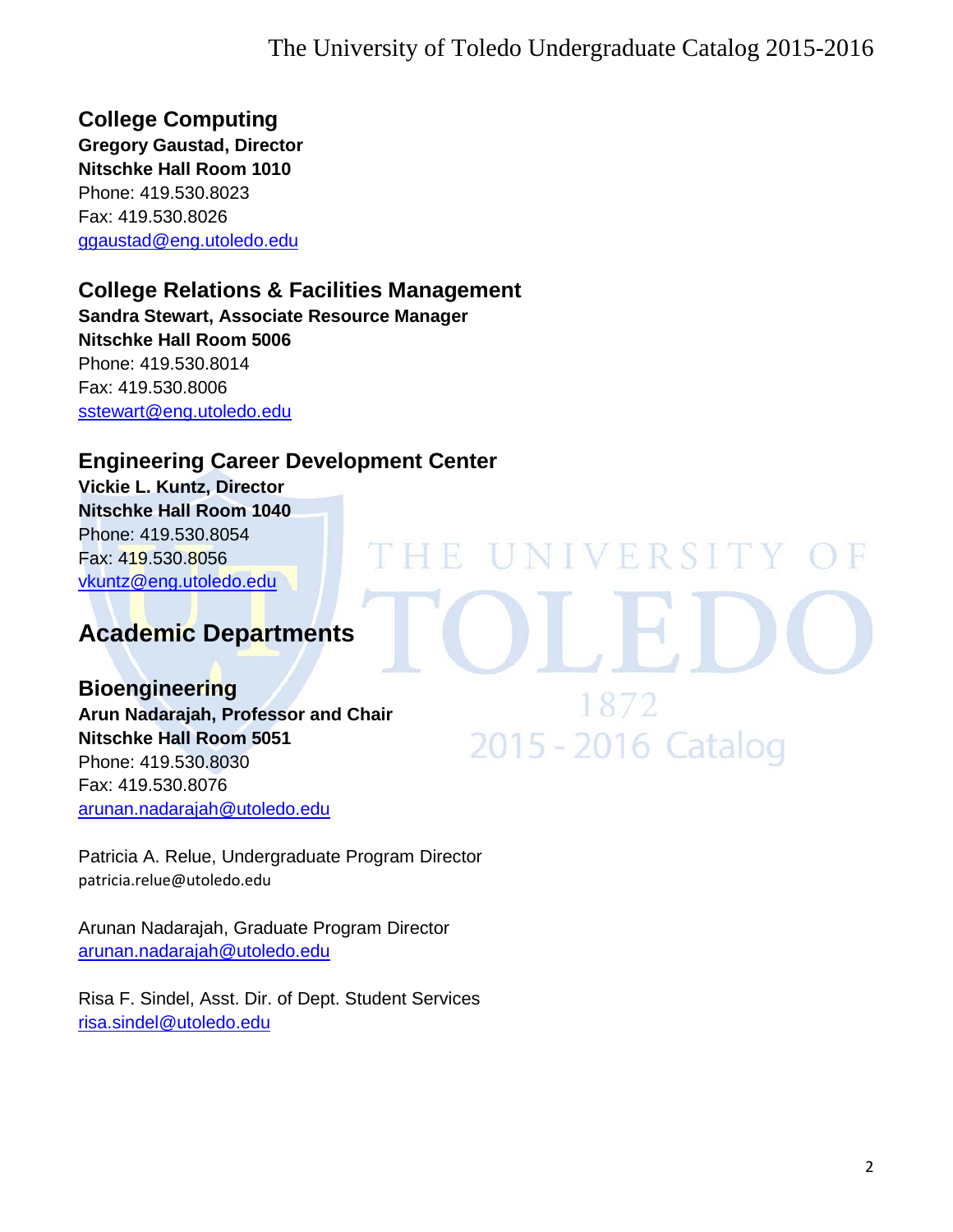E UNIVERSITY

#### **Chemical and Environmental Engineering**

**G. Glenn Lipscomb, Professor and Chair Nitschke Hall Room 3048**  Phone: 419.530.8080 Fax: 419.530.8086 [glenn.lipscomb@utoledo.edu](mailto:glenn.lipscomb@utoledo.edu)

Dong-Shik Kim, Undergraduate Program Director [dong.kim@utoledo.edu](mailto:dong.kim@utoledo.edu)

Constance Schall, Graduate Program Director [constance.schall@utoledo.edu](mailto:constance.schall@utoledo.edu)

Chanda Raine, Assoc. Dir. of Dept. Student Services [chanda.raine@utoledo.edu](mailto:chanda.raine@utoledo.edu)

#### **Civil Engineering**

**Ashok Kumar, Professor and Chair Nitschke Hall Room 3006**  Phone: 419.530.8115 Fax: 419.530.8116 [ashok.kumar@eng.utoledo.edu](mailto:ashok.kumar@eng.utoledo.edu)

Rose Ackerman, Asst. Dir. of Dept. Student Services [RoseMarie.Ackerman@utoledo.edu](mailto:RoseMarie.Ackerman@utoledo.edu)

2016 Catalog **Electrical Engineering and Computer Science Mansoor Alam, Professor, Graduate Program Director and Chair Nitschke Hall Room 2008**  Phone: 419.530.8140 Fax: 419.530.8146 [mansoor.alam2@utoledo.edu](mailto:mansoor.alam2@utoledo.edu)

Richard Molyet, Undergraduate Program Director [richard.molyet@utoledo.edu](mailto:richard.molyet@utoledo.edu)

Mansoor Alam, Graduate Program Director [mansoor.alam2@utoledo.edu](mailto:mansoor.alam2@utoledo.edu)

Christie Hennen, Assoc. Dir. of Dept. Student Services [chennen@eng.utoledo.edu](mailto:chennen@eng.utoledo.edu)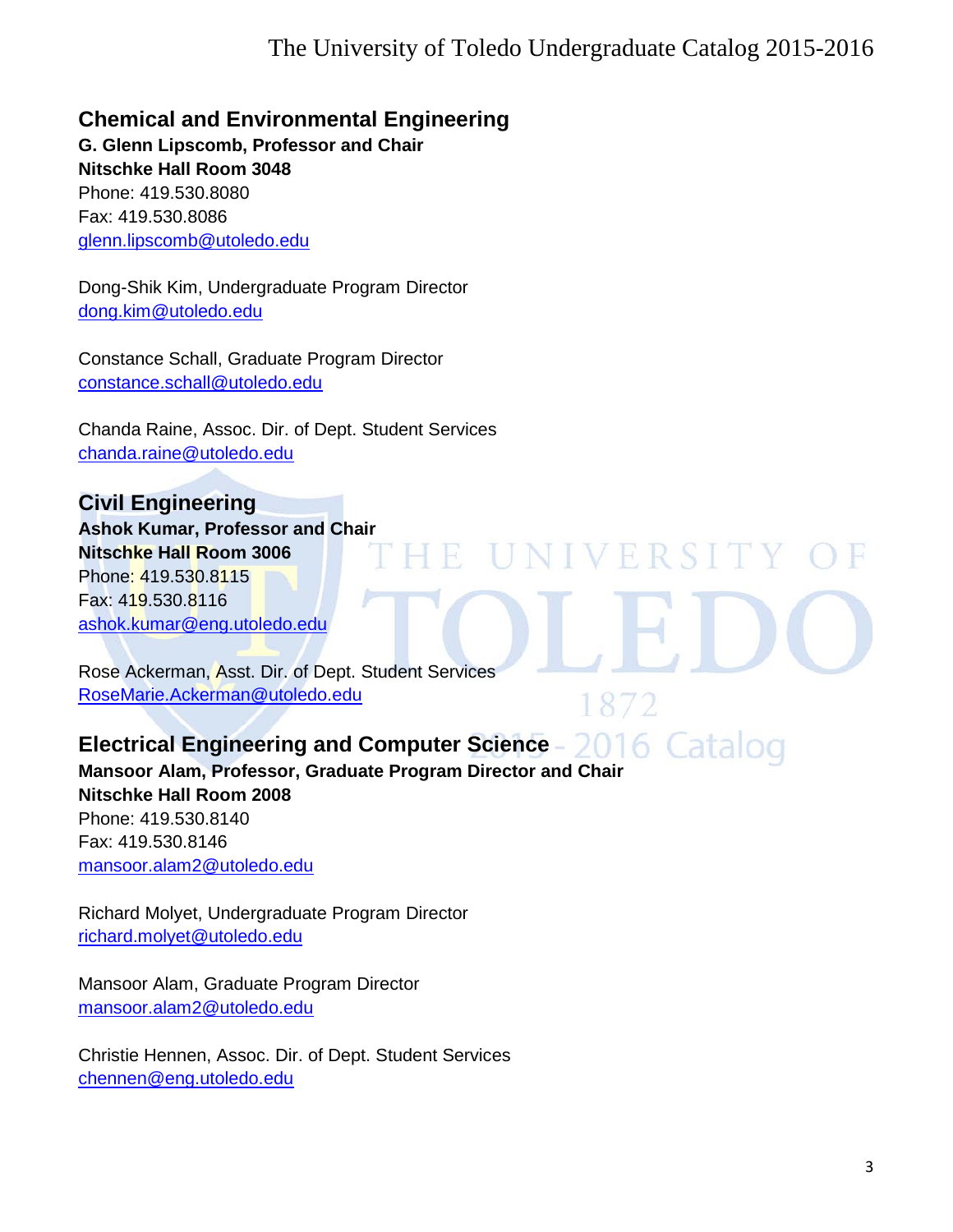E UNIVERSITY

2015 - 2016 Catalog

**Mechanical, Industrial and Manufacturing Engineering Abdollah A. Afjeh, Professor and Chair Nitschke Hall Room 4006**  Phone: 419.530.8210 Fax: 419.530.8206 [aafjeh@eng.utoledo.edu](mailto:aafjeh@eng.utoledo.edu)

Matthew Franchetti, Undergraduate Program Director [matthew.franchetti@utoledo.edu](mailto:matthew.franchetti@utoledo.edu)

Efstratios Nikolaidis, Graduate Program Director [enikolai@eng.utoledo.edu](mailto:enikolai@eng.utoledo.edu)

Debbra Kraftchick, Assoc. Dir. of Dept. Student Services [dkraftch@eng.utoledo.edu](mailto:dkraftch@eng.utoledo.edu)

#### **Engineering Technology**

**Allen Duncan, Associate Professor, Chair** 

**North Engineering Room 1600**  Phone: 419.530.3129 Fax: 419.530.3068 [allen.duncan@utoledo.edu](mailto:allen.duncan@utoledo.edu)

Richard A. Springman, Student Support Director [Richard.springman@utoledo.edu](mailto:Richard.springman@utoledo.edu)

Daniel Solarek, CSET Program Director [daniel.solarek@utoledo.edu](mailto:daniel.solarek@utoledo.edu)

William (Ted) Evans, Graduate Program Director, EET Program Director [William.evans@utoledo.edu](mailto:William.evans@utoledo.edu)

Daniel Solarek, IT Program Director [Daniel.solarek@utoledo.edu](mailto:Daniel.solarek@utoledo.edu)

Nicholas Kissoff, CET Program Director [Nicholas.kissoff@utoledo.edu](mailto:Nicholas.kissoff@utoledo.edu)

Carmen Cioc, MET Program Director [carmen.cioc2@utoledo.edu](mailto:carmen.cioc2@utoledo.edu)

Myrna Rudder, Associate Director of Dept. Student Services [myrna.rudder@utoledo.edu](mailto:myrna.rudder@utoledo.edu)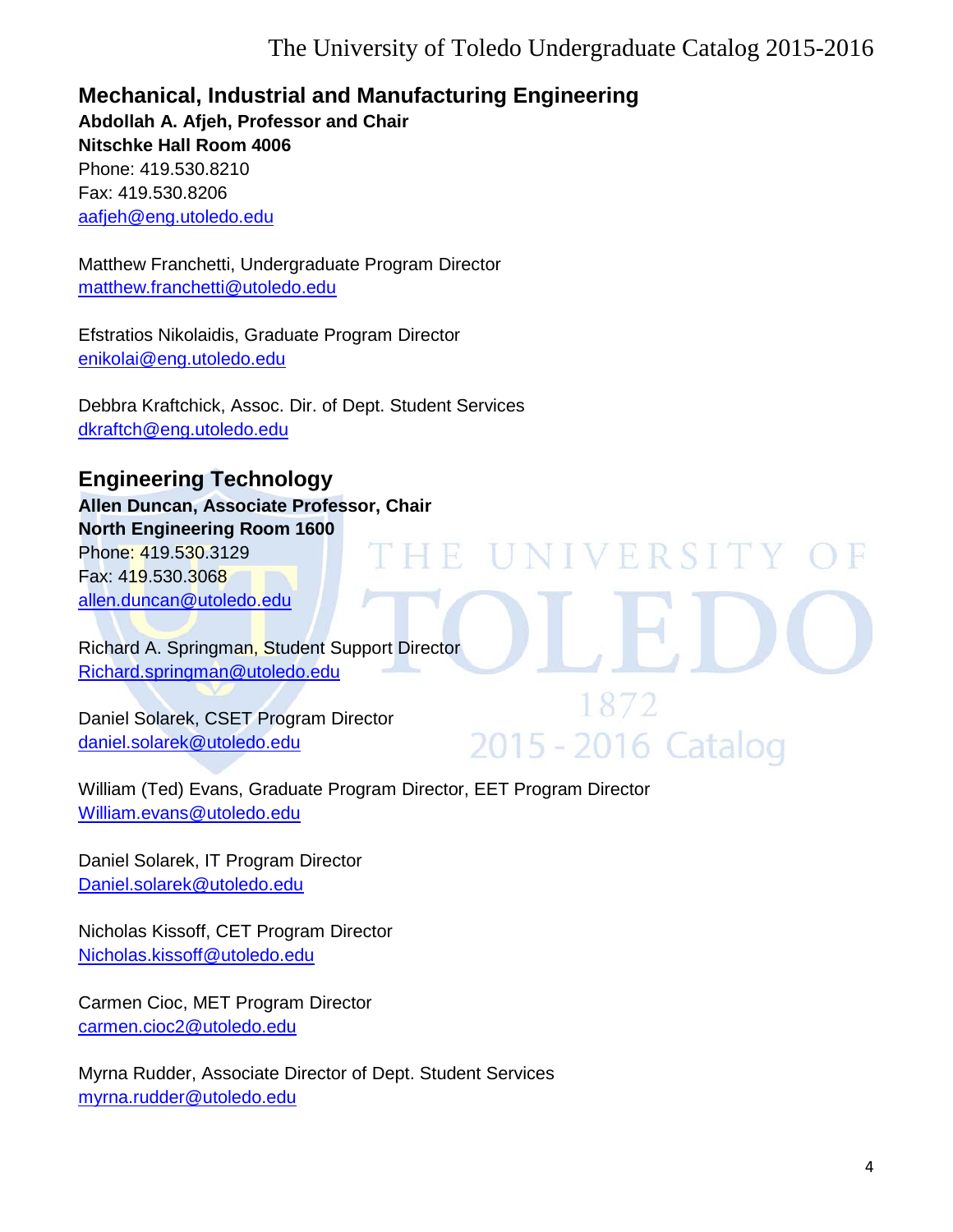#### **Mission Statement**

The mission of the College of Engineering is to achieve prominence as a student-focused college that educates engineers of recognized quality to be leaders in engineering disciplines, technology and society; and as a college that enhances the well-being of the region, state and nation through the creation and transfer of new knowledge.

#### **Accreditation**

The College of Engineering's bachelor of science programs in bioengineering, chemical engineering, civil engineering, computer science and engineering, electrical engineering and mechanical engineering are accredited by the Engineering Accreditation Commission (EAC) of ABET, www.abet.org. The program in computer science and engineering is also accredited by the Computing Accreditation Commission (CAC) of ABET.

The bachelor of science programs in computer science and engineering technology, construction engineering technology, mechanical engineering technology and electrical engineering technology are accredited by the Engineering Technology Accreditation Commission (ETAC) of ABET, www.abet.org. In addition, the bachelor of science programs in computer science and engineering technology and information technology are accredited by the Computing Accreditation Commission (CAC) of ABET.

### **Programs of Study**

#### **Undergraduate Degree Programs**

The College of Engineering offers six Bachelor of Science in engineering programs – bioengineering, chemical engineering, civil engineering, computer science and engineering, electrical engineering and mechanical engineering. A seventh program, the Bachelor of Science in environmental engineering, is pending approval for the Fall 2015 semester. The college also offers four Bachelor of Science in engineering technology programs - computer science and engineering technology, construction engineering technology, electrical engineering technology and mechanical engineering technology - and a Bachelor of Science program in information technology. A mechanical concentration is available in the electrical engineering technology program. A minor in computer science and engineering is also available. Details are found in the Undergraduate Degree Programs of Study section of this catalog.

Students may wish to consider a dual degree plan within the College of Engineering. Depending on which two curricula are involved, careful planning from the beginning may permit the completion of both degrees with less than a full year of additional study. In any dual degree plan, the student must be accepted by both major departments and have an adviser from each of the two degree programs. With any combination, the curricular requirements of each individual degree must be met.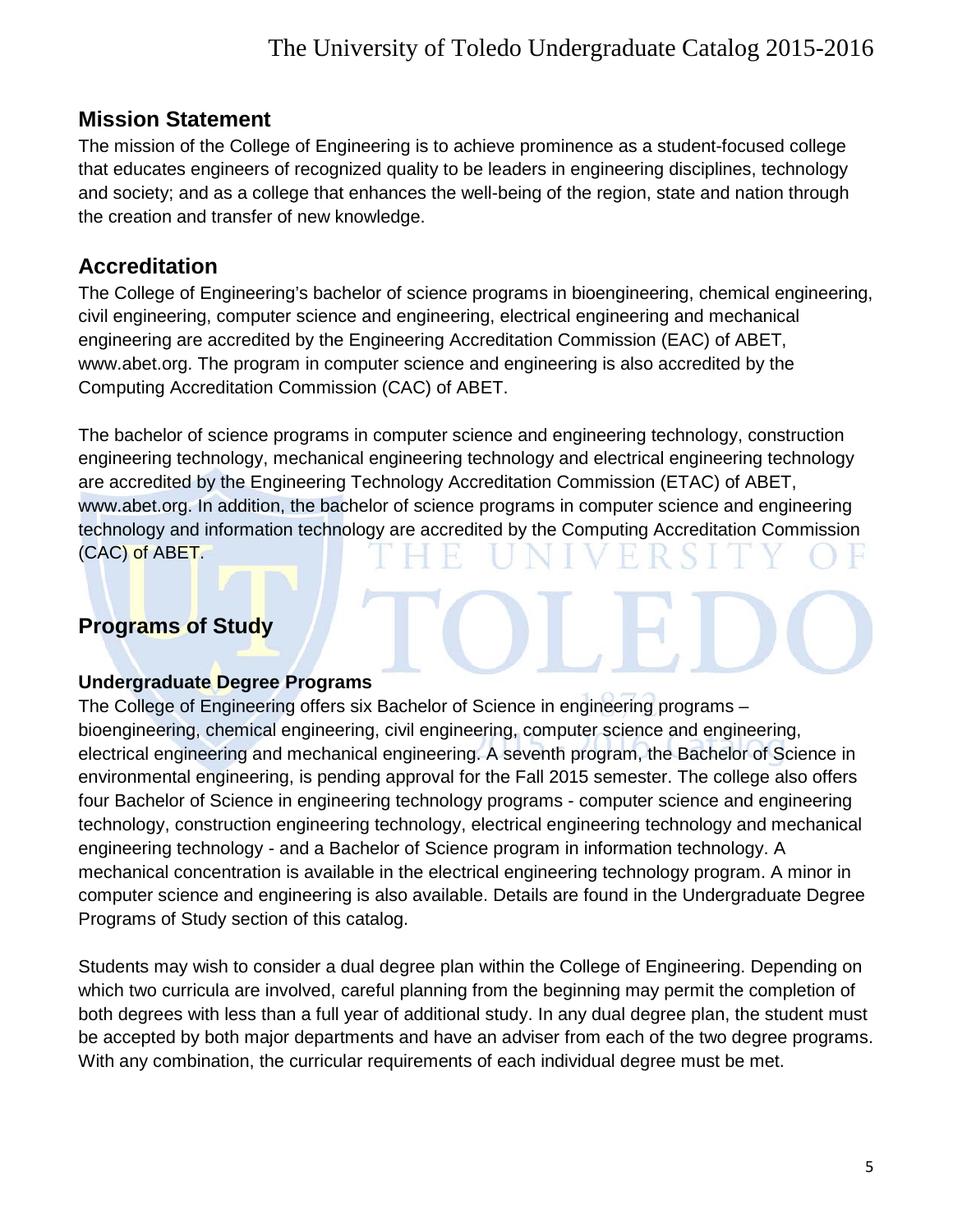#### **Graduate Programs**

The College of Engineering also offers a full range of graduate programs. Refer to the Graduate School section for information on programs and policies specifically related to graduate students.

#### **Cooperative (Co-op) Education Program**

Students in the engineering programs must complete a cooperative (co-op) educational requirement. The purpose of the co-op program is to provide students with career-related experiences. The program also helps students defray the cost of their education and enhances employment opportunities after graduation. The curriculum in each of the engineering programs is set up to accommodate four, and in some cases five, co-op assignments. To satisfy the requirement, a student must successfully complete at least three registered, semester-long work experiences, alternating with semesters of coursework, but many participate in four or more. The student pays a \$475 fee when registered for each of the required co-op experiences. Successful completion of each registered work experience appears on the student's transcript. A student with a registered work experience is considered a full time student for that term. The college will assist students in finding co-op positions, but does not guarantee placement. Elaborations on implementation policies are available in the college's Career Development Center.

For students in the engineering technology degree programs, participation in the co-op program is optional. Students who wish to participate in this program should contact the Career Development Center in the College of Engineering at 419.530.8050.

### **Admission Requirements**

#### **First Time Freshmen**

To be considered for admission to any bachelor of science program in engineering, first time freshman students need a minimum cumulative high school GPA of 3.0 (or GED average standard score of 510 in the 2002 format or 730 in the 2014 format with a Mathematical Reasoning sub-score of 190) **and** a minimum ACT composite score of 22 (or SAT combined score of 1030). Those taking the ACT or SAT must submit a writing section score. Students also must successfully complete a minimum of four years of high school mathematics (with coverage of trigonometry or pre-calculus) and high school chemistry (physics also is strongly recommended). Students who do not meet the minimum requirements will be considered for admission to an engineering technology program or they may choose another University program.

To be considered for admission to one of the bachelor of science in engineering technology programs or information technology program, first time freshman students need a minimum cumulative high school GPA of 2.5 (or GED average standard score of 480 in the 2002 format or 700 in the 2014 format with a Mathematical Reasoning sub-score of 180) **and** a minimum ACT composite score of 21 (or SAT combined score of 990). Those taking the ACT or SAT must submit a writing section score. Students who do not meet the minimum requirements will be considered for admission to the YouCollege Exploratory Studies program or may choose another University program.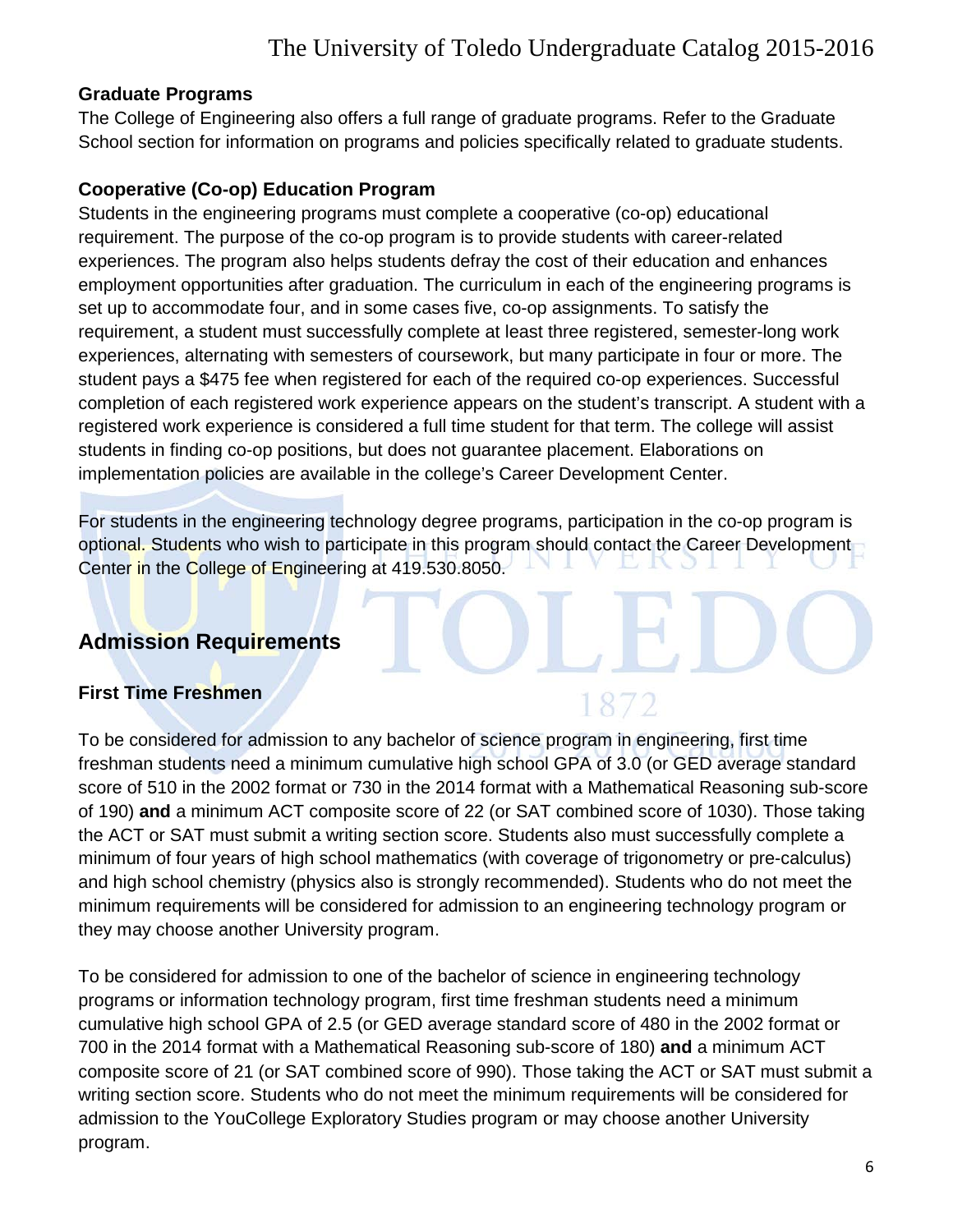#### **Transfer Students**

Transfer students seeking admission to the bachelor of science programs in bioengineering, chemical engineering, civil engineering, computer science and engineering, electrical engineering or mechanical engineering must have a minimum GPA of 2.75 from all previous college or university work and have college credit for MATH 1850 Calculus I and CHEM 1230 General Chemistry, or equivalents, with grades of at least a C.

Students transferring into the College of Engineering Bachelor of Science in engineering technology pro-grams in construction engineering technology, electrical engineering technology, mechanical engineering technology and computer science and engineering technology from other colleges within the University or from other universities must have obtained a minimum cumulative GPA of 2.0. A minimum cumulative GPA of 2.25 is required to transfer into the College of Engineering Bachelor of Science program in information technology. Students not admitted to an engineering program may not take engineering courses unless those courses are required for a degree program outside of engineering.

Students transferring from other institutions must earn at least 32 hours of undergraduate credit in residence at The University of Toledo. At least 14 of these must be in the major area. The remaining credit hours are to be in engineering topics or in other areas that satisfy degree requirements.

Full-time students must take their last semester in residence (part-time students must take their last 14 hours in residence) unless exceptional arrangements have been made in advance with the associate dean of undergraduate studies in the college.

A total of 128 hours of course credit is required for the Bachelor of Science degrees, not including co-op hours. Normally, 64 hours of the baccalaureate programs in engineering technology may be transferred from an accredited community or technical college. Additional transfer credits may be applied over the 64-semester hour limit at the discretion of the undergraduate program director.

## **Honors Program**

The Honors Program in the College of Engineering provides opportunities for challenging and individual study to undergraduate students of unusually high ability, motivation and initiative. Students with a minimum high school GPA of 3.5 and a minimum ACT composite of 25 are encouraged to apply. Current University of Toledo students and transfer students may apply for admission to the Honors Program if they have completed at least 15, but not more than 60, graded semester hours with a minimum UT GPA of at least 3.5, and have been interviewed by an honors adviser. All admissions to the Honors Program are granted on a space-available basis.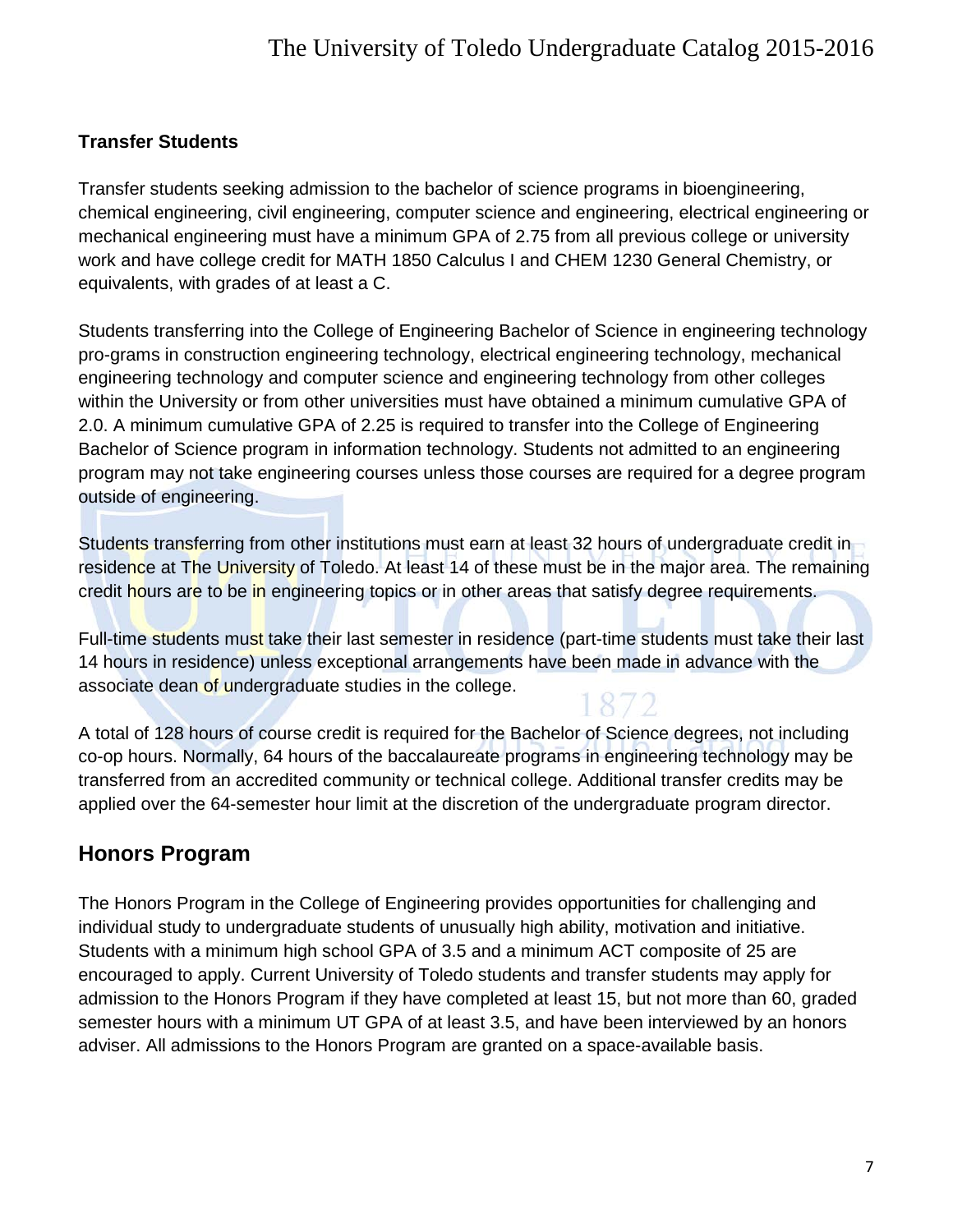THE UNIVERSITY

To receive the College Honors citation upon graduation from an engineering bachelor's degree program, the following criteria must be met:

- 1. A minimum higher education GPA of 3.3.
- 2. A total of 33 semester hours in honors courses, six of which must be in the interdisciplinary honors area (Ideas, Innovations and Society) and 10 of which must be in honors courses offered by the UT College of Engineering.
- 3. An honors thesis or honors project.

## **Academic Policies**

Students in the College of Engineering are subject to the general regulations that apply to all students enrolled in The University of Toledo. Refer to the *[UT Policy website](http://www.utoledo.edu/policies/)* for academic policies that apply to all students. In addition, certain regulations apply only to those who are enrolled in the College of Engineering. These are described below.

#### **General Degree Requirements**

To obtain a degree in an undergraduate program, students must have the proper number of credit hours in courses required for the curriculum, a minimum overall cumulative GPA of 2.0 (average of C), and a minimum GPA of 2.0 in the student's major. When a course is repeated (see below), only the grade the last time a course was taken is used in the calculation of the major GPA.

#### **Curricular Requirements**

All six of the 128-hour Bachelor of Science programs in engineering have a common structure of mathematics, basic sciences, humanities/fine arts, social sciences, multicultural studies and engineering topics, plus three required semesters of co-operative education. The five 128-hour bachelor's programs in engineering technology and information technology have curricula that lead to Bachelor of Science degrees, for which co-operative education is optional.

 $115$ 

The required curriculum and recommended course sequence for each program is presented in the website of the department offering that program. These curricula permit the student to complete the engineering degree requirements, along with the co-op requirement, in five years; and the engineering technology and information technology degree requirements, without co-op, in four years.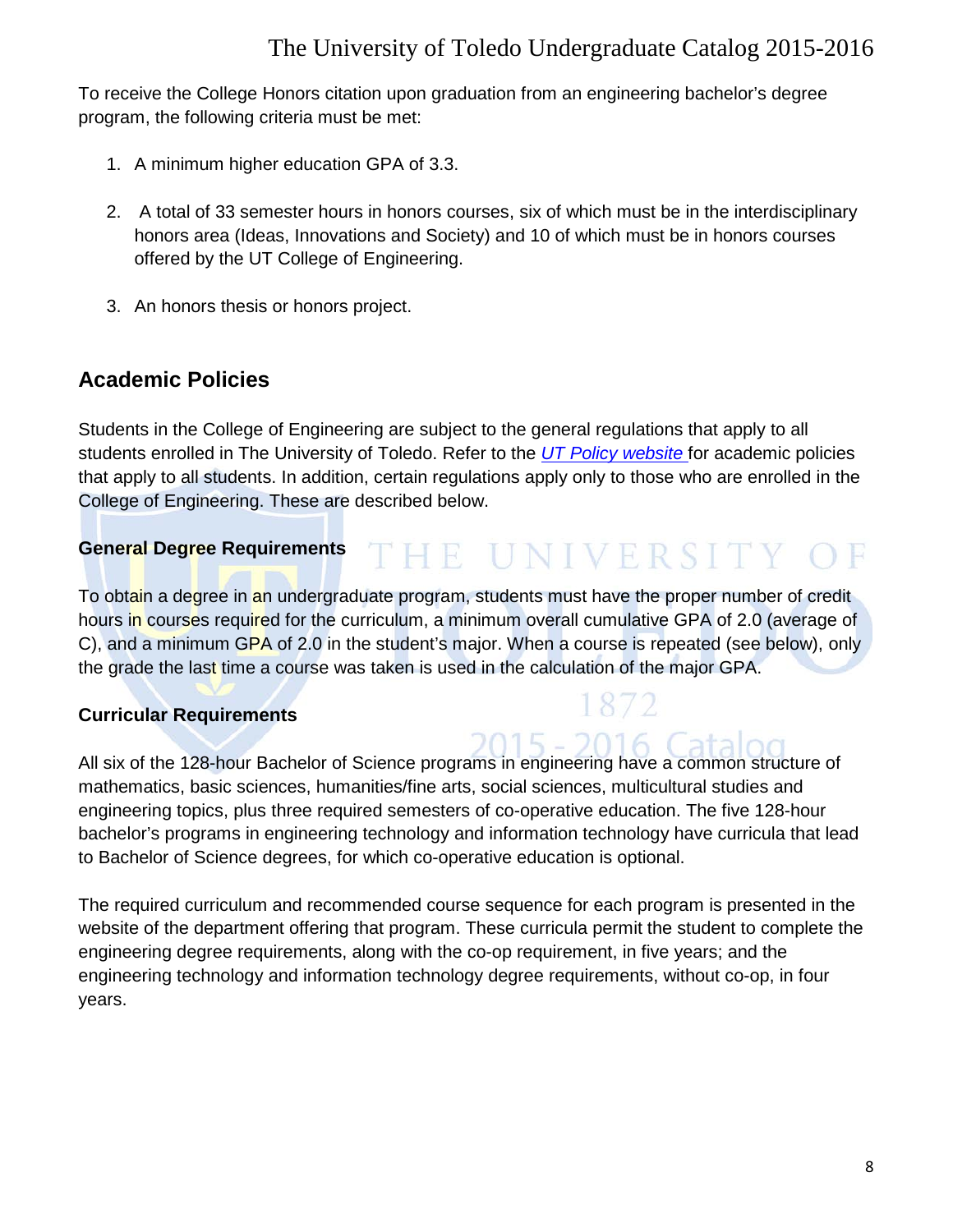#### **University Core Curriculum**

All degree candidates are required to complete between 27 and 30 credit hours of courses that comprise the University General Education/Core Curriculum. The courses are distributed in the areas of English composition, humanities/fine arts, social sciences, natural sciences, mathematics and multi-cultural studies. Completing the University General Education/Core Curriculum will satisfy the humanities/fine arts/social sciences/multicultural requirement in the College of Engineering.

#### **Pass/No Credit Option**

Engineering students have the option to take a maximum of two humanities/fine arts/social science/multicultural courses on a pass/no credit basis. Pass/no credit grade forms are available in the Engineering Undergraduate Office (Nitschke Hall Room 1045). The form must be returned to the Registrar's Office before the end of the 15th calendar day of the term.

#### **Repeated Courses/GPA Recalculation**

Students may repeat a previously attempted course. If the grade in the repeated course is higher, the student may petition the college in which the course is taught to have the initial grade excluded from the overall GPA calculation. There is a limit of 12 total credit hours eligible for GPA recalculation. Complete information about the GPA Recalculation Policy may be found in the *[UT](http://www.utoledo.edu/policies/)  [Policy website](http://www.utoledo.edu/policies/)*. Note that all grades, including those for repeated courses, will be included in the determination of eligibility for graduation honors, fellowships, or other distinctions awarded on the basis of GPA. However, when a course in the major is repeated, only the grade the last time the course is taken is used in the major GPA calculation.

#### **Required Academic Performance**

All students are expected to maintain a minimum cumulative GPA of 2.0. A student who achieves a cumulative GPA below 2.0 will be placed on probation and is expected to make marked advancement in subsequent semesters in order to achieve a cumulative GPA above 2.0. Anything less will lead to suspension or dismissal according to the policy outlined in the next section.

After 100 hours have been attempted, students should request a degree audit from their undergraduate director to formulate plans for completion of the program and obtain the necessary approval of the associate dean of undergraduate studies. Preparation of the final semester schedules should be completed to assure that the degree requirements will be met. Application for graduation should be made to the Registrar's Office before the published deadline, in accordance with the procedures noted in the General Section of this catalog.

#### **Probation, Suspension, Readmission and Dismissal**

After each semester, each student's progress is reviewed. Students who do not meet the minimum academic achievement level will be placed on probation or, if already on probation, may be suspended or dismissed from the college according to the rules below: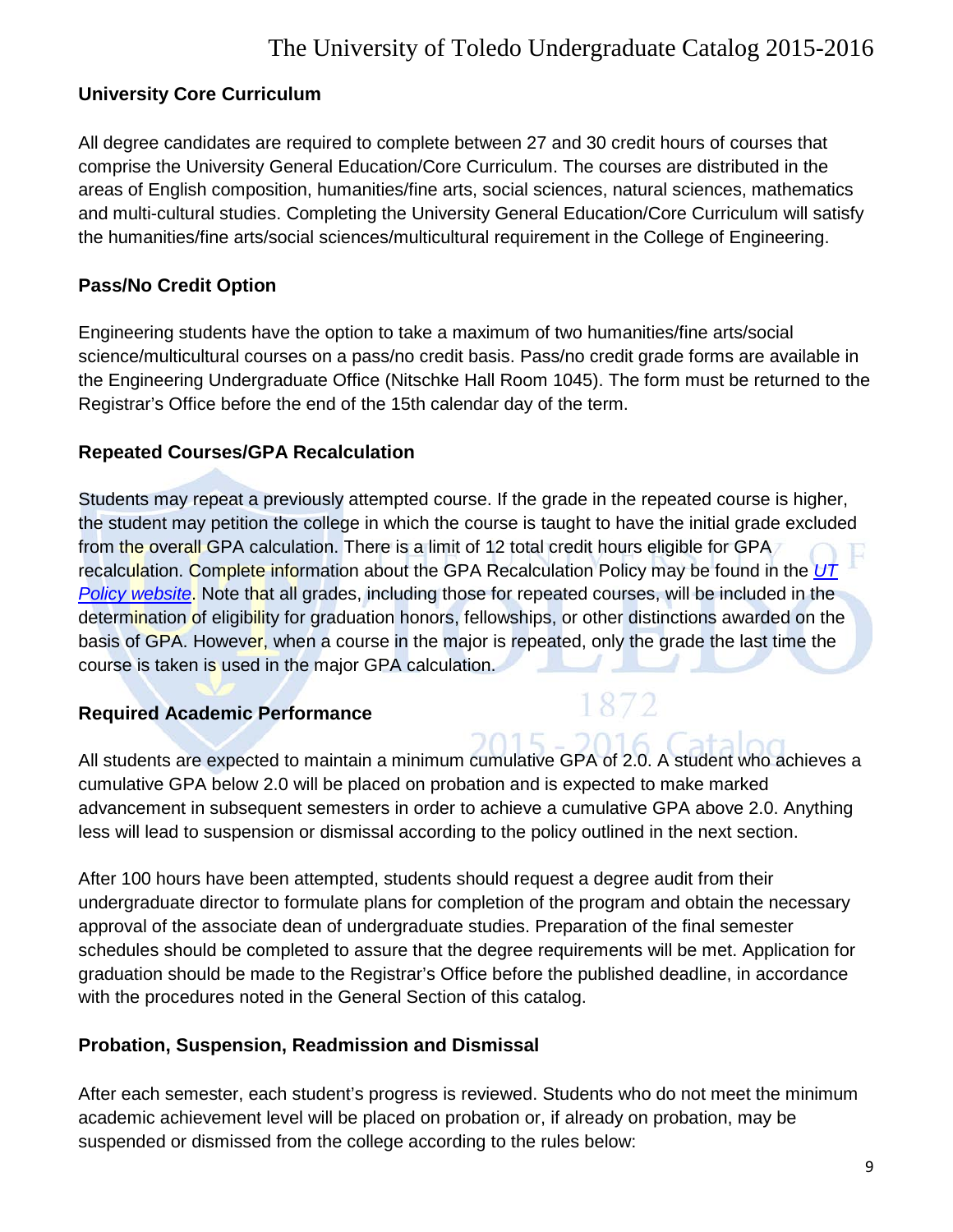#### **Probation**

1. A student whose cumulative GPA is less than 2.0 will be placed on probation. In successive semesters, a student may remain in school as long as he/she continues to earn a GPA greater than 2.0 in each term. However, the student will remain on probation as long as the cumulative GPA is below 2.0. A student is removed from probation when the cumulative GPA is above 2.0.

2. Students on probation will not be permitted to interview for co-op positions.

#### **Suspension**

1. A student on probation whose cumulative and current semester GPA is below 2.0 will be subject to suspension from the college for one semester.

2. Consideration of a student's petition for reinstatement will be given only after one semester from the date of suspension.

#### **Readmission**

1. Readmission will only be by written petition to the college's associate dean of undergraduate studies. Readmission decisions will be made by the associate dean of undergraduate studies in conjunction with the department to which the student is requesting readmission.

2. The petition must be neatly written and must be received at least one month prior to the start of the semester the student desires to return.

#### **Dismissal**

1. If readmission is granted after a suspension, the student will be subject to dismissal from the college unless he/she earns a semester GPA greater than 2.0 each term until the cumulative GPA is above 2.0.

2. Further consideration of a student's petition for reinstatement will be given only after one year from the date of dismissal.

## **Professional Registration**

Registration by the State of Ohio as a Professional Engineer is important for professional practice and requires four to eight years of engineering experience after graduation. However, the first step is applying for and passing the Fundamentals of Engineering (FE) examination, formerly known as the Engineer-in-Training (EIT) exam. Starting in 2014 a computer-based exam is given during four twomonth windows each year at testing centers around the state. Application deadlines, however, are several months earlier. All engineering graduates are strongly encouraged to take the FE near their date of graduation and are permitted to sit for the exam during their final semester of enrollment prior to graduation. After four years of acceptable engineering experience, the State Board of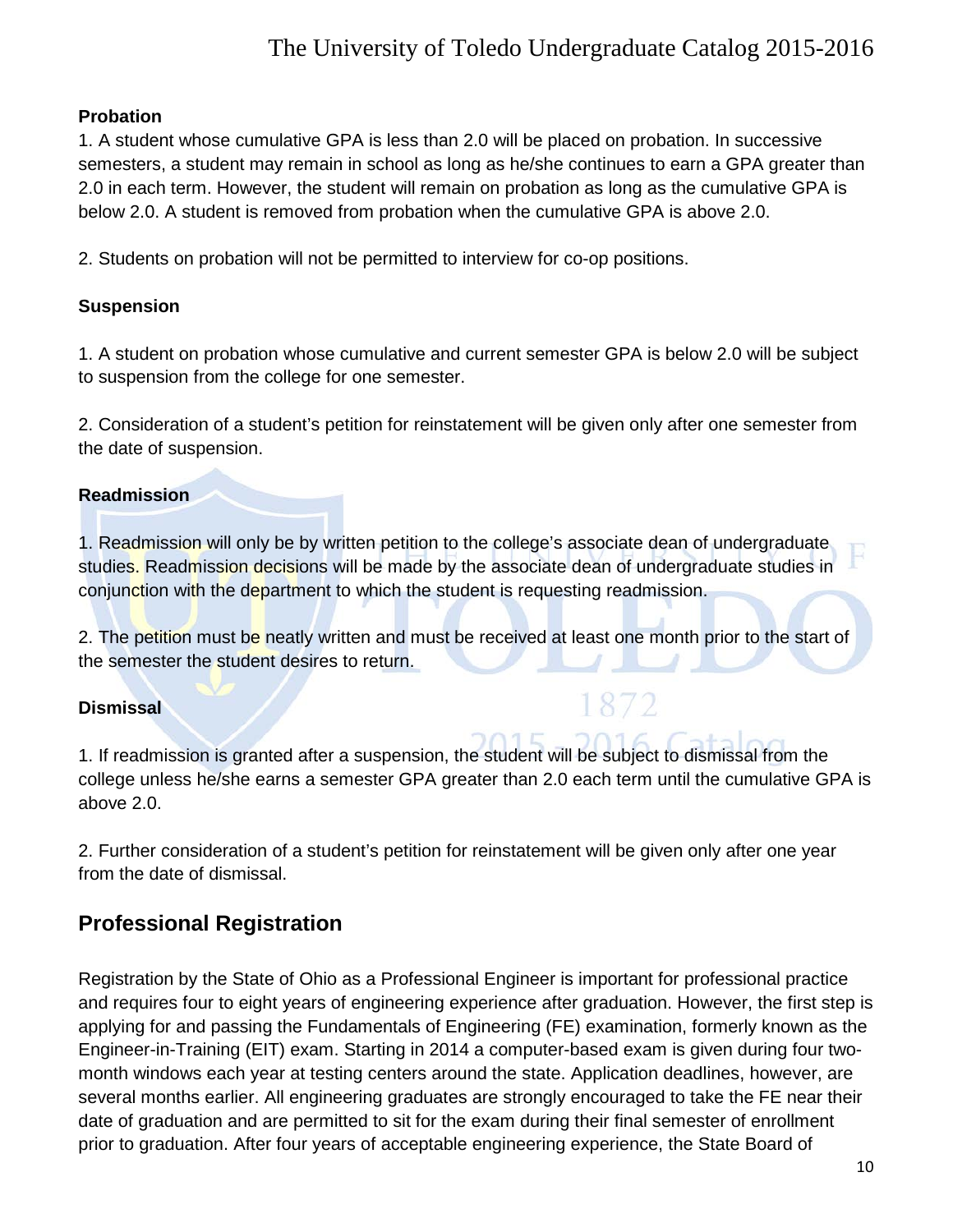Registration will permit the engineering graduate to take the Professional Engineers (PE) examination. Engineering technology graduates must pass the FE exam and need a minimum of eight years of engineering experience before taking the PE exam.

Applications should be filed to meet published deadlines of the National Council of Examiners for Engineering and Surveying and the State Board of Registration in Columbus. Additional information is available in the Office of Undergraduate Studies, from the Secretary of the Board of Registration for Professional Engineers and Surveyors, 77 S. High St., Columbus, OH 43266-0314, www.ohiopeps.org, or from the National Council of Examiners for Engineering and Surveying Web site at [http://ncees.org.](http://ncees.org/)

## **Undergraduate Degree Programs of Study**

The bachelor of science programs in engineering demonstrate that their graduates attain the following outcomes:

- a.) an ability to apply knowledge of mathematics, science, and engineering
- b.) an ability to design and conduct experiments, as well as to analyze and interpret data c.) an ability to design a system, component, or process to meet desired needs within realistic constraints such as economic, environmental, social, political, ethical, health and safety, manufacturability, and sustainability
- d.) an ability to function on multidisciplinary teams
- e.) an ability to identify, formulate, and solve engineering problems
- f.) an understanding of professional and ethical responsibility
- g.) an ability to communicate effectively
- h.) the broad education necessary to understand the impact of engineering solutions in a global, economic, environmental, and societal context
- i.) a recognition of the need for, and an ability to engage in life-long learning
- j.) a knowledge of contemporary issues

k.) an ability to use the techniques, skills, and modern engineering tools necessary for engineering practice.

The bachelor of science programs in engineering technology demonstrate that their graduates have the following learned capabilities:

a.) an ability to select and apply the knowledge, techniques, skills, and modern tools of their discipline to broadly defined engineering technology activities

b.) an ability to select and apply a knowledge of mathematics, science, engineering, and technology to engineering technology problems that require the application of principles and applied procedures or methodologies

c.) an ability to conduct standard tests and measurements; to conduct, analyze and interpret experiments; and to apply experimental results to improve processes

d.) an ability to design systems, components, or processes for broadly-defined engineering technology problems appropriate to program educational objectives

e.) an ability to function effectively as a member or leader on a technical team

f.) an ability to identify, analyze and solve broadly-defined engineering technology problems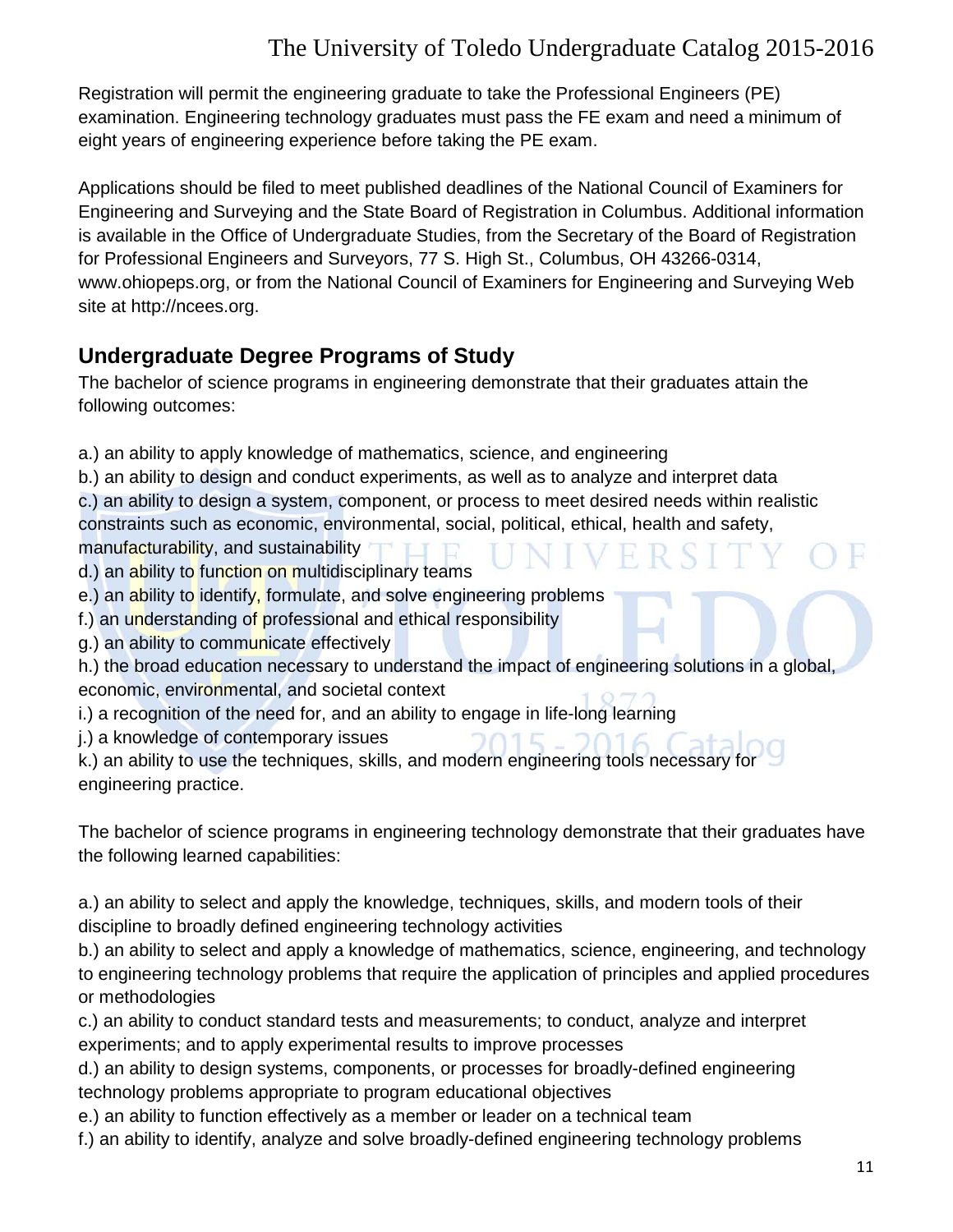g.) an ability to apply written, oral, and graphical communication in both technical and nontechnical environments; and an ability to identify and use appropriate technical literature

h.) an understanding of the need for and an ability to engage in self-directed continuing professional development

i.) an understanding of and a commitment to address professional and ethical responsibilities including a respect for diversity

j.) a knowledge of the impact of engineering technology solutions in a societal and global context, and

k.) a commitment to quality, timeliness, and continuous improvement.

The bachelor of science programs in computer science and engineering, computer science and engineering technology and information technology enable their students to attain, by the time of graduation:

a.) An ability to apply knowledge of computing and mathematics appropriate to the discipline

b.) An ability to analyze a problem, and identify and define the computing requirements appropriate to its solution

c.) An ability to design, implement, and evaluate a computer-based system, process, component, or program to meet desired needs

d.) An ability to function effectively on teams to accomplish a common goal

e.) An understanding of professional, ethical, legal, security and social issues and responsibilities

f.) An ability to communicate effectively with a range of audiences

g.) An ability to analyze the local and global impact of computing on individuals, organizations, and society

2015 - 2016 Catalog

h.) Recognition of the need for and an ability to engage in continuing professional development i.) An ability to use current techniques, skills, and tools necessary for computing practice.

#### **Minor in Computer Science and Engineering**

Students may earn a minor in computer science and engineering (CSE) by completing the six required courses listed below, plus two courses selected from the list of advanced courses. To be eligible to register for these courses, students must be coded as CSE minor candidates and have successfully completed MATH 1850 and MATH 1860. A GPA of 2.0 is required in the EECS courses.

#### **Required courses:**

EECS 1100 Digital Logic Design .............4 EECS 1510 Introduction to Object Oriented Programming 3 EECS 2500 Linear Data Structures .........3 EECS 2510 Nonlinear Data Structures ....3 EECS 2520 Discrete Structures ...............3 EECS 2110 Computer Architecture and Organization 3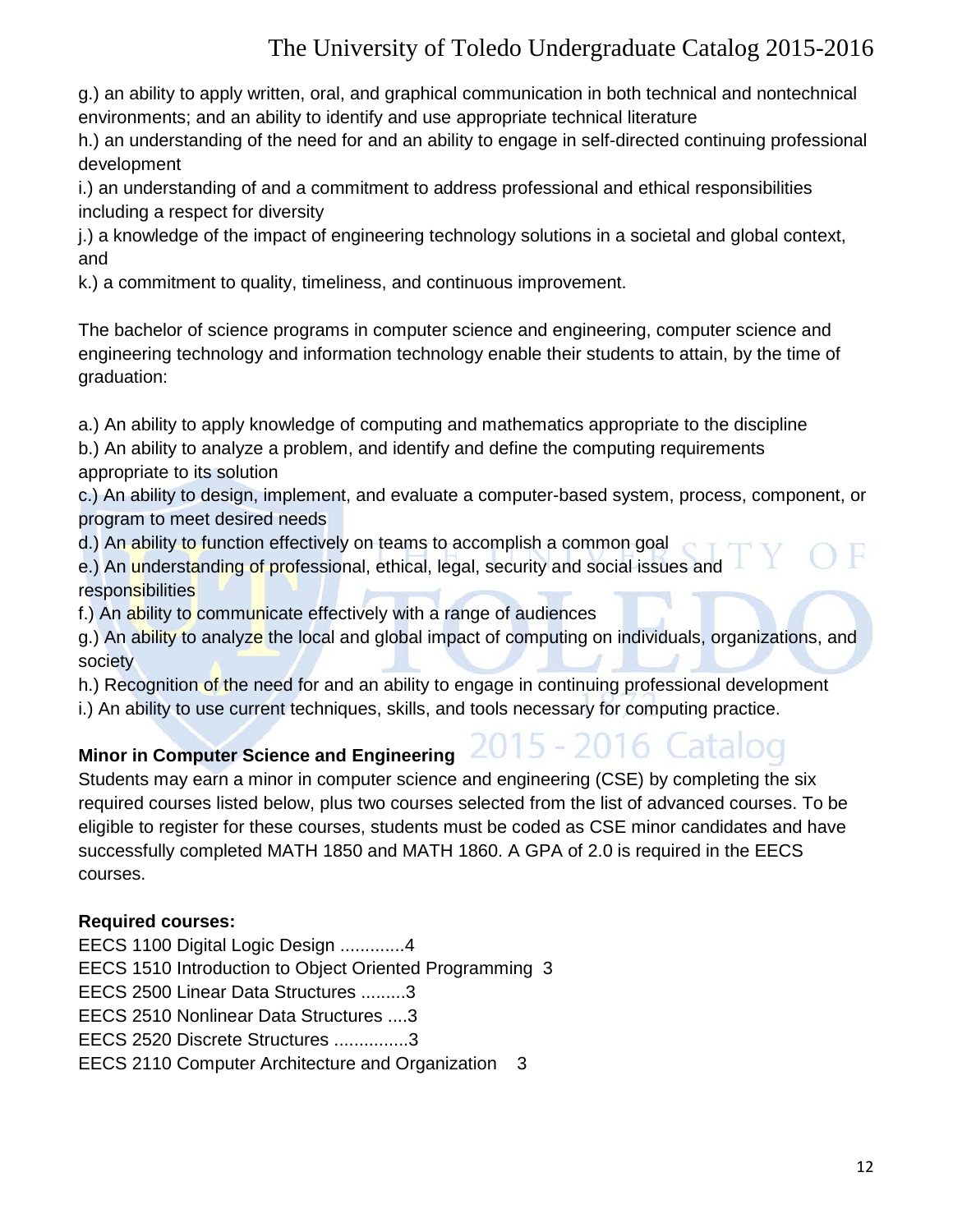#### **Advanced courses (select two):**

EECS 3540 Operating Systems and Systems Programming 3 EECS 3100 Microsystems Design ...........4 EECS 3500 Formal Languages and Automata 3 EECS 3550 Software Engineering ...........3 EECS 4130 Digital Design ......................3 EECS 4500 Programming Language Paradigms 3 EECS 4510 Translation Systems ............4 EECS 4530 Computer Graphics I ............4 EECS 4560 Database Systems I ............3

## **Special Programs for Undergraduates**

#### **Minor in Business Administration**

Engineering students may earn a minor in business administration by earning a C or better in six business courses, plus at least one economics course. The economics requirement for the minor may be satisfied with MIME 2600 or with ECON 1150 and 1200. The six business courses must include BUAD 2040, while the other five may be selected from the list in the College of Business and Innovation section. For students whose goal is to earn an M.B.A., the following six courses are recommended:

- BUAD 2040 Financial Accounting Information
- BUAD 2050 Accounting for Business Decision Making
- BUAD 3010 Principles of Marketing
- BUAD 3020 Principles of Manufacturing and Service Systems
- BUAD 3030 Managerial and Behavioral Processes in Organizations
- BUAD 3040 Principles of Financial Management

Students not interested in an M.B.A. may wish to make substitutions in this list. For example, IBUS 3150, Understanding Cultural Differences for Business, could be used in place of any of the above courses except BUAD 2040, to simultaneously satisfy part of the multicultural requirement in the University Core Curriculum. The flexibility of the requirements allows students to focus in areas such as marketing, sales, finance, management or entrepreneurship.

Students must be sophomores to take the 2000-level business courses and juniors to take the 3000 level courses. Also, BUAD 2040 must be taken before BUAD 3040, and the economics requirement must be satisfied before taking BUAD 3010. Otherwise, business prerequisites are waived for engineering students. Students should register with the College of Business and Innovation to become candidates for the business minor.

Students in the mechanical engineering program may use one of the business courses as a technical elective. Students in the civil or electrical engineering programs may use one of the business courses as a technical elective if they complete the business minor requirements. Students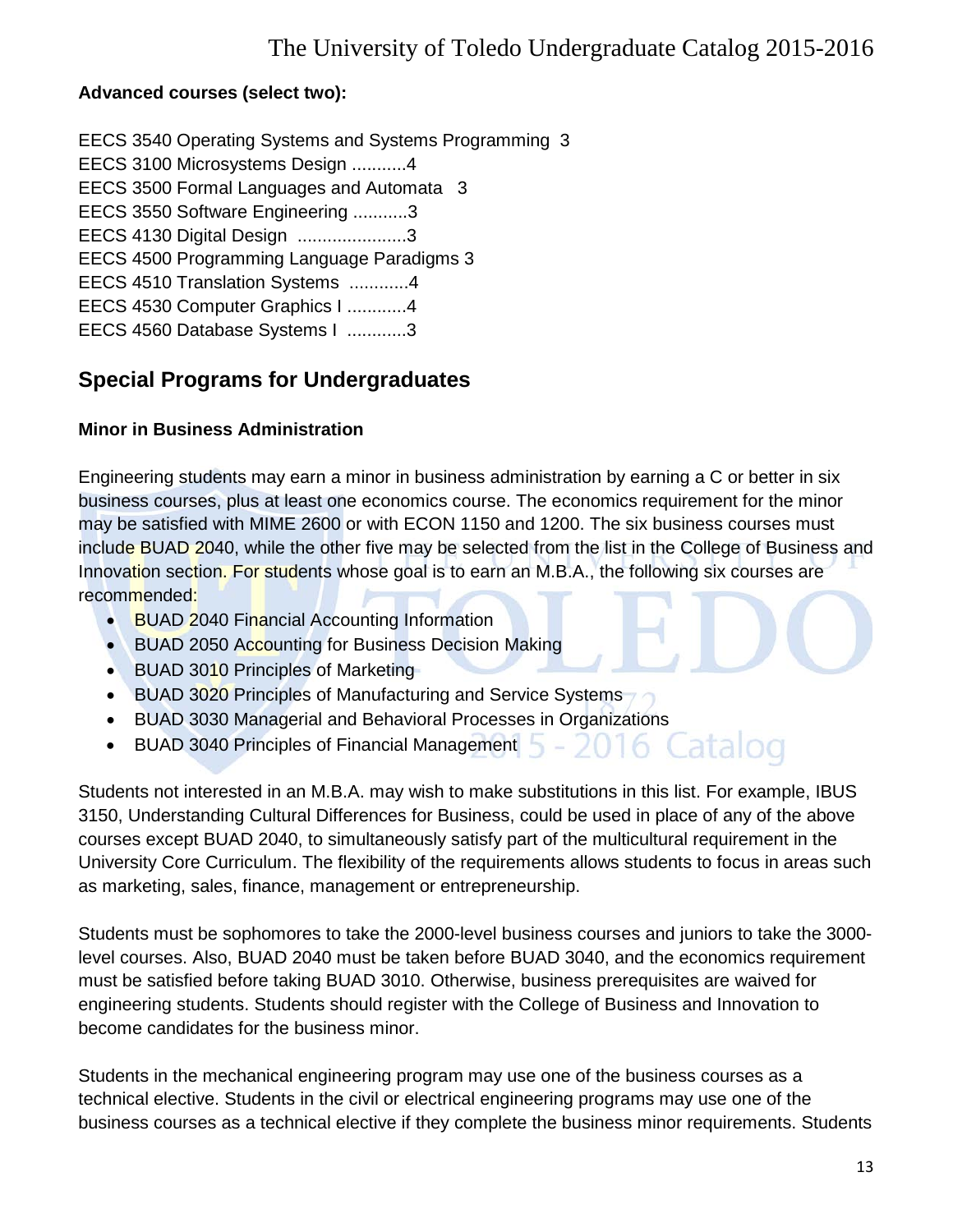in the chemical or computer science and engineering program may use business courses as free electives. Students in engineering technology programs may use one or more of the business courses as professional development electives.

Students interested in a business minor should consult advisers in the College of Business and Innovation and the College of Engineering.

#### **Early Admission to Master of Science in Engineering**

The College of Engineering offers students currently enrolled in a bachelor of science in engineering program at The University of Toledo an opportunity to begin work toward a master of science degree in engineering. This option offers talented students who intend to continue their education beyond the B.S. a unique opportunity to begin their graduate research activities at an earlier stage in their career and proceed into the graduate programs in a timely manner.

Up to nine semester credit hours of graduate-level technical elective or required courses may be applied toward the B.S. degree in lieu of selected undergraduate elective courses, subject to specific departmental restrictions. Only 5000-level or higher engineering courses taken at The University of Toledo may be applied toward this option. In addition, an approved M.S. plan of study must be filed indicating those courses that will be accepted in lieu of specific B.S. course requirements. Application and admission requirements are described in the graduate section of the catalog.

Normally, the B.S. engineering degree programs (with co-op) require five years and the M.S. engineering degree programs require an additional two years. It is anticipated that by participating in this option, a total of six years will be required for the completion of both degrees.

# **Joint B.S. in Engineering or Engineering Technology/M.B.A. Program**

The College of Business and Innovation, in conjunction with the College of Engineering, offers a program whereby a student may earn a bachelor of science in engineering or engineering technology and a master of business administration (M.B.A.). This program provides a unique opportunity to combine business and engineering skills to prepare graduates for global competitiveness and supports the mission to prepare corporate leaders for the future. The program should be particularly attractive to students who want to start their own company or who simply want to develop an appreciation for how engineering and business complement each other.

This program will allow engineering students in their final two semesters of study to begin taking M.B.A. courses while completing their B.S. Students with senior standing may be formally admitted in-to the M.B.A. program and can complete the M.B.A. at the end of six years of study. The business undergraduate prerequisites can be satisfied as part of the undergraduate curriculum.

To be admitted to the program, students must have senior standing, score a minimum of 450 on the Graduate Management Admissions Test (GMAT) and have at least a 3.0 cumulative GPA. Students also must have completed the requirements for the business minor. The business minor courses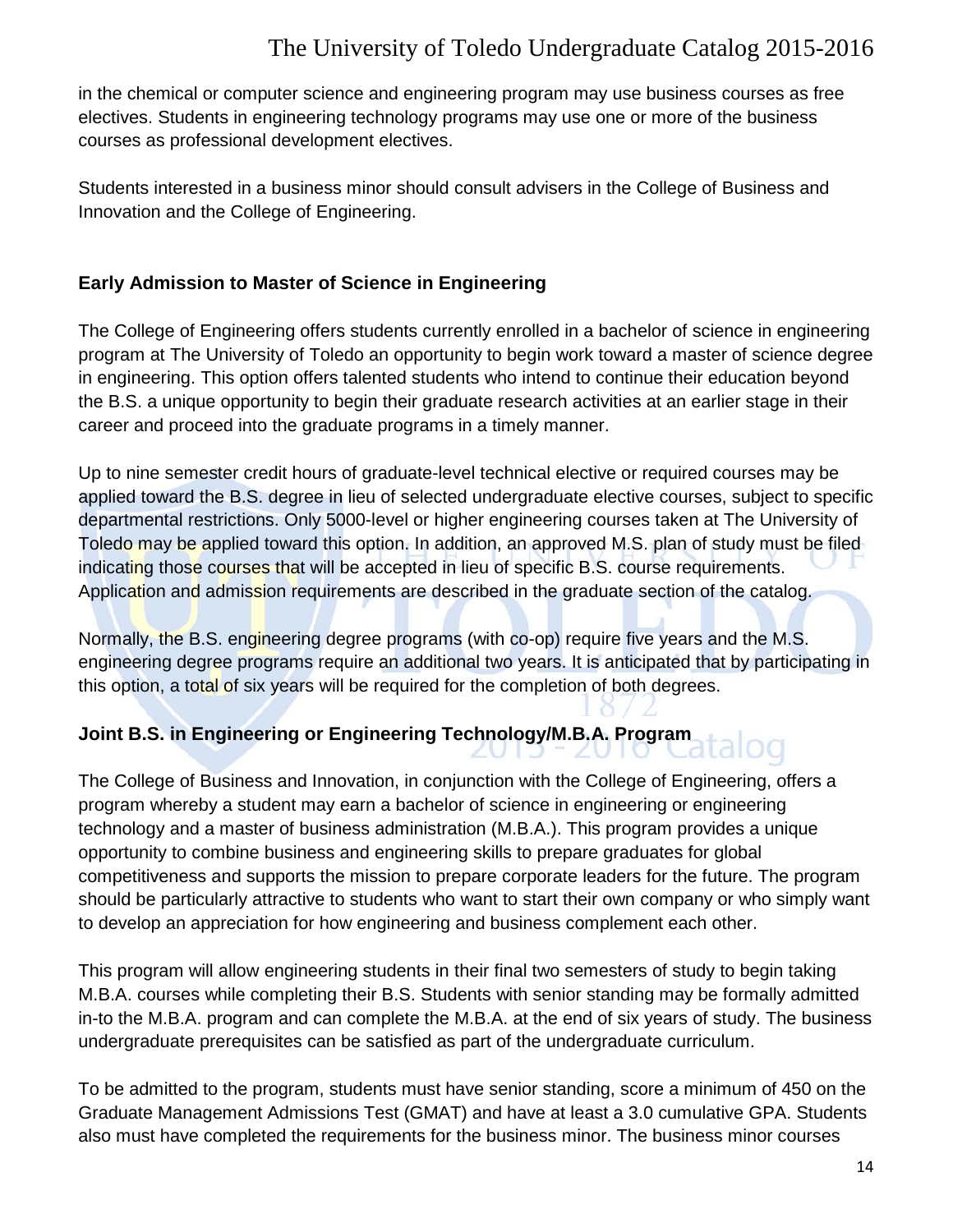should be chosen carefully however, as not all business minor courses can be used towards the M.B.A. The six business courses listed in the business minor section plus MIME 2600 or ECON 1150 and 1200 satisfy the basic core prerequisite requirement for the M.B.A. program for engineering students.

Students who wish to pursue the program should inform the associate dean of undergraduate studies in the College of Engineering during their junior year and complete the GMAT by the end of their junior year. Students should submit completed application materials to the Graduate School for admission to the M.B.A. program before the fall semester of their senior year.

Upon admission to the program by the Graduate School and the College of Business and Innovation, students will be classified as special provisional graduate students so that they may take graduate courses while completing the bachelor of science degree requirements. Students' special status must be tracked by the M.B.A. office to assure AACSB compliance. Also, the B.S. in engineering or engineering technology must be granted in a semester prior to graduating with the M.B.A.

To satisfy the requirements for the M.B.A., students must complete all of the core and elective required courses in the M.B.A. program. By choosing the correct courses, this may be accomplished with six undergraduate and 11 graduate-level business courses.

Normally, the B.S. engineering degree programs (with co-op) require five years, and the M.B.A. would require an additional two years. It is anticipated that by enrolling in the two programs simultaneously, a total of six years will be required for completion of both degrees. Similarly, for engineering technology students, the degree program normally requires four years, and the M.B.A. program would require an additional two years. It is anticipated that by enrolling in the two programs simultaneously, a total of five and one half years will be required for completion of both degrees.

## **Presumptive Admission Program to the University of Toledo College of Law**

Through the UT Advantage program, students who graduate with a bachelor of science degree from the College of Engineering, have a minimum GPA of 3.4, have an LSAT score at or above the 50th percentile for the previous year's entering class at Toledo Law, and have not committed an act or acts reflecting unsatisfactory character and fitness (e.g., a felony, an academic suspension) will be presumptively admitted to The University of Toledo College of Law upon submission of a completed application.

## **College of Engineering Faculty**

#### **Department of Bioengineering**

**Halim Ayan**, 2012, assistant professor B.S., Ege University; Ph.D., Drexel University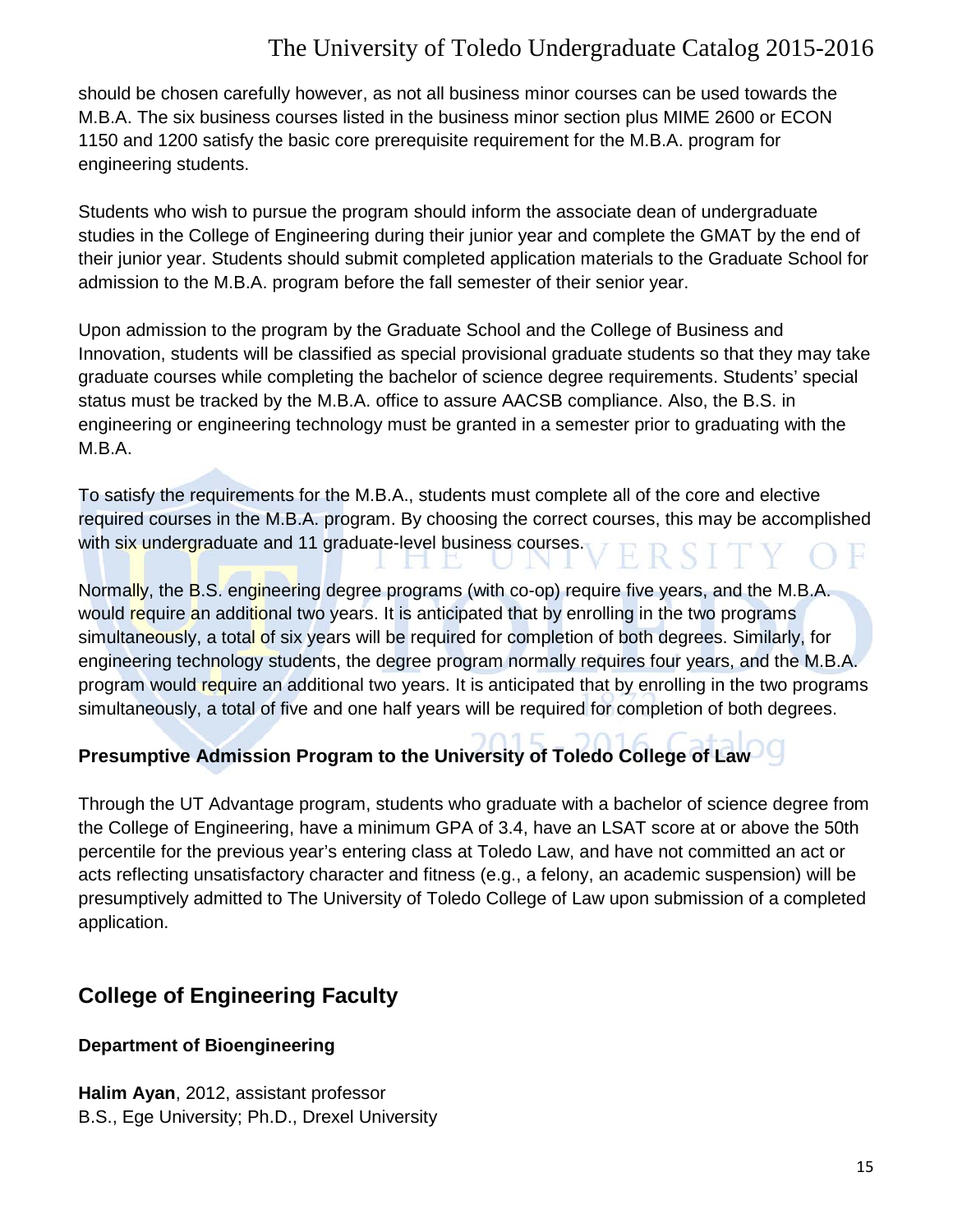**Brent D. Cameron**, 2000, associate professor B.S.B.E., M.S.B.E., Ph.D., Texas A&M University

**Ronald L. Fournier**, 1985, professor

B.S.Ch.E., M.S.Ch.E., Ph.D., The University of Toledo; P.E. (Ohio)

**Vijay K. Goel**, 2000, distinguished university professor & McMaster/Gardner endowed chair B.E., Panjabi University; M.E., Roorkee University; Ph.D., University of New South Wales

**Mohamed Samir Hefzy**, 1987, professor and associate dean of graduate studies B.S., Cairo University; B.S., Ainshams University; M.S., Ph.D., University of Cincinnati

**Jian-yu Lu**, 1997, professor B.S.E.E., Fudan University; M.S., Tongji University; Ph.D., Southeast University

**Scott C. Molitor**, 2000, associate professor and interim associate dean of undergraduate studies B.S.E., University of Michigan; Ph.D., Johns Hopkins University School of Medicine

**Arunan Nadarajah**, 1996, professor, graduate program director and chair B.Tech.Ch.E., Indian Institute of Technology; M.S.Ch.E., Ph.D., University of Florida **N**O

Patricia A. Relue, 1993, professor and undergraduate program director B.S.Ch.E., The University of Toledo; M.S.ChE., Ph.D., University of Michigan

**Eda Yildirim-Ayan**, 2010, assistant professor B.S. Ege University; M.S., Izmir Institute of Technology; Ph.D., Drexel University

# 2015 - 2016 Catalog

#### *Emeritus Faculty*

**Demetrios D. Raftopoulos**, 1967, professor emeritus B.S.C.E., Widener College; M.S.C.E., University of Delaware; Ph.D., Pennsylvania State University; P.E. (Pennsylvania, Ohio, New Jersey)

**Vikram J. Kapoor**, 1994, professor & dean emeritus M.S., Ph.D., Lehigh University

#### **Department of Chemical and Environmental Engineering**

**Ana C. Alba-Rubio**, 2015, assistant professor B.S.Ch.E., University of Malaga; Ph.D., University of Madrid

#### **Maria R. Coleman**, 1998, professor

B.S.Ch.E., Louisiana Tech University; Ph.D., The University of Texas at Austin; PE (Arkansas)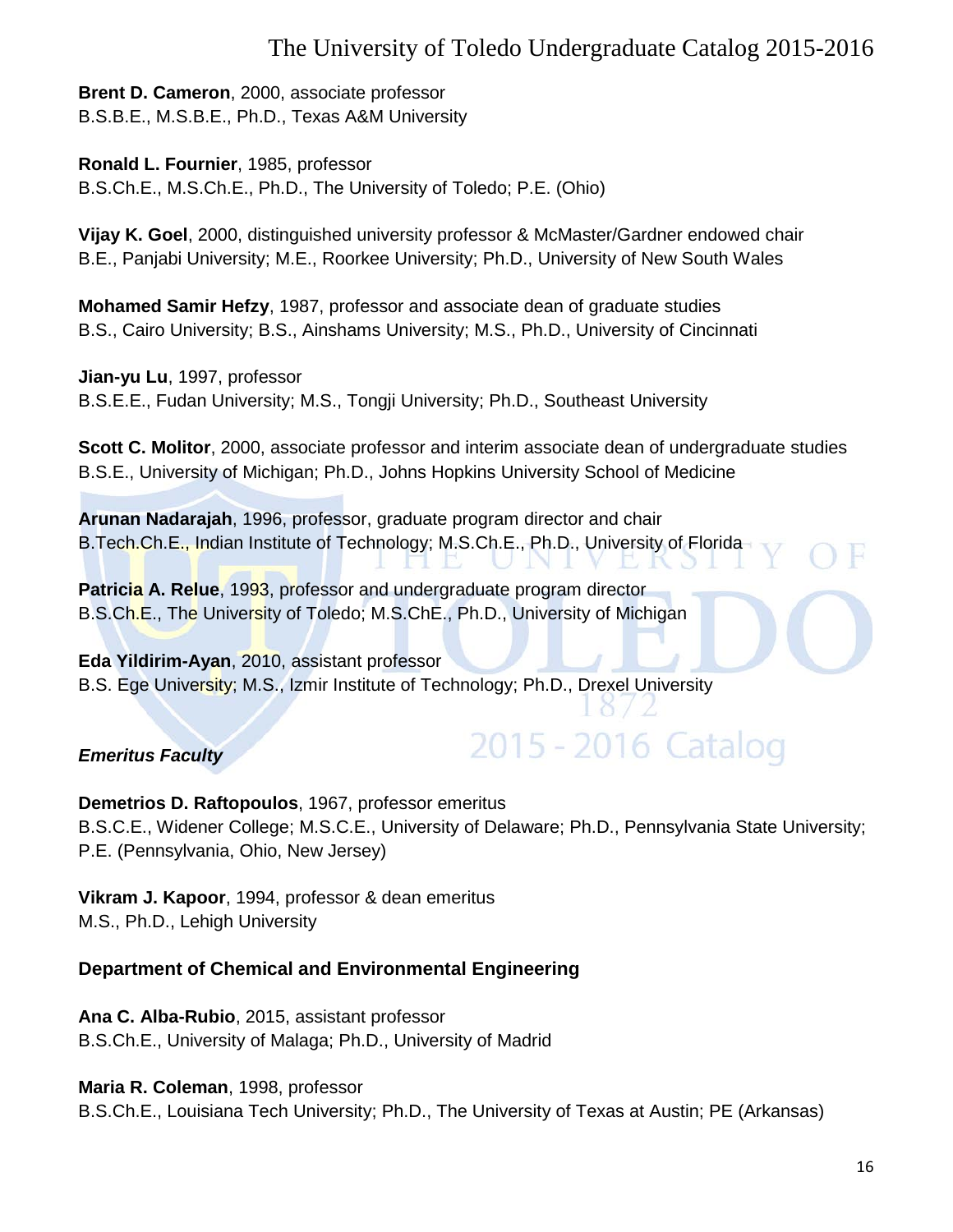**Dong-Shik Kim**, 2000, associate professor and undergraduate program director B.S.Ch.E., M.S.Ch.E., Seoul National University; Ph.D., University of Michigan

**Yakov Lapitsky**, 2009, associate professor B.S. Chemistry, B.S.Ch.E., University of Minnesota; Ph.D., University of Delaware

**Steven E. LeBlanc**, 1980, professor and interim dean B.S.Ch.E., The University of Toledo; M.S.Ch.E., Ph.D., University of Michigan; PE (Ohio)

**Matthew W. Liberatore**, 2015, associate professor B.S.Ch.E., University of Illinois - Chicago; M.S.Ch.E., Ph.D., University of Illinois - Urbana-Champaign

**G. Glenn Lipscomb**, 1994, professor and chair B.S.Ch.E., University of Missouri - Rolla; Ph.D., University of California - Berkeley

**Constance A. Schall**, 1997, professor and graduate program director B.S.Ch.E., Cornell University; M.S.Ch.E., Ph.D., Rutgers University; PE (New Jersey)

**Sasidhar Varanasi**, 1984, professor B.S.Ch.E., Andhra University; M.S., Indian Institute of Technology; Ph.D., State University of New York

**Sridhar Viamajala**, 2009, associate professor B.Tech (Hons) Chemical Engineering, Indian Institute of Technology; Ph.D. Chemical Engineering, Washington State University

#### **Prestige Faculty**

2015 - 2016 Catalog

**Martin A. Abraham**, 1996, professor B.S.Ch.E., Rensselaer Polytechnic Institute; Ph.D., University of Delaware; PE (Oklahoma)

#### *Emeritus Faculty*

**Gary F. Bennet**t, 1963, professor emeritus B.Sc., Queen's University; M.S.E., Ph.D., University of Michigan; PE (Ontario)

**John P. Dismukes**, 1996, professor emeritus B.S., Auburn University; Ph.D., University of Illinois

**Saleh A. Jabarin,** 1987, distinguished university professor, professor emeritus B.A., Dartmouth College; M.S., Polytechnic Institute of New York; Ph.D., University of Massachusetts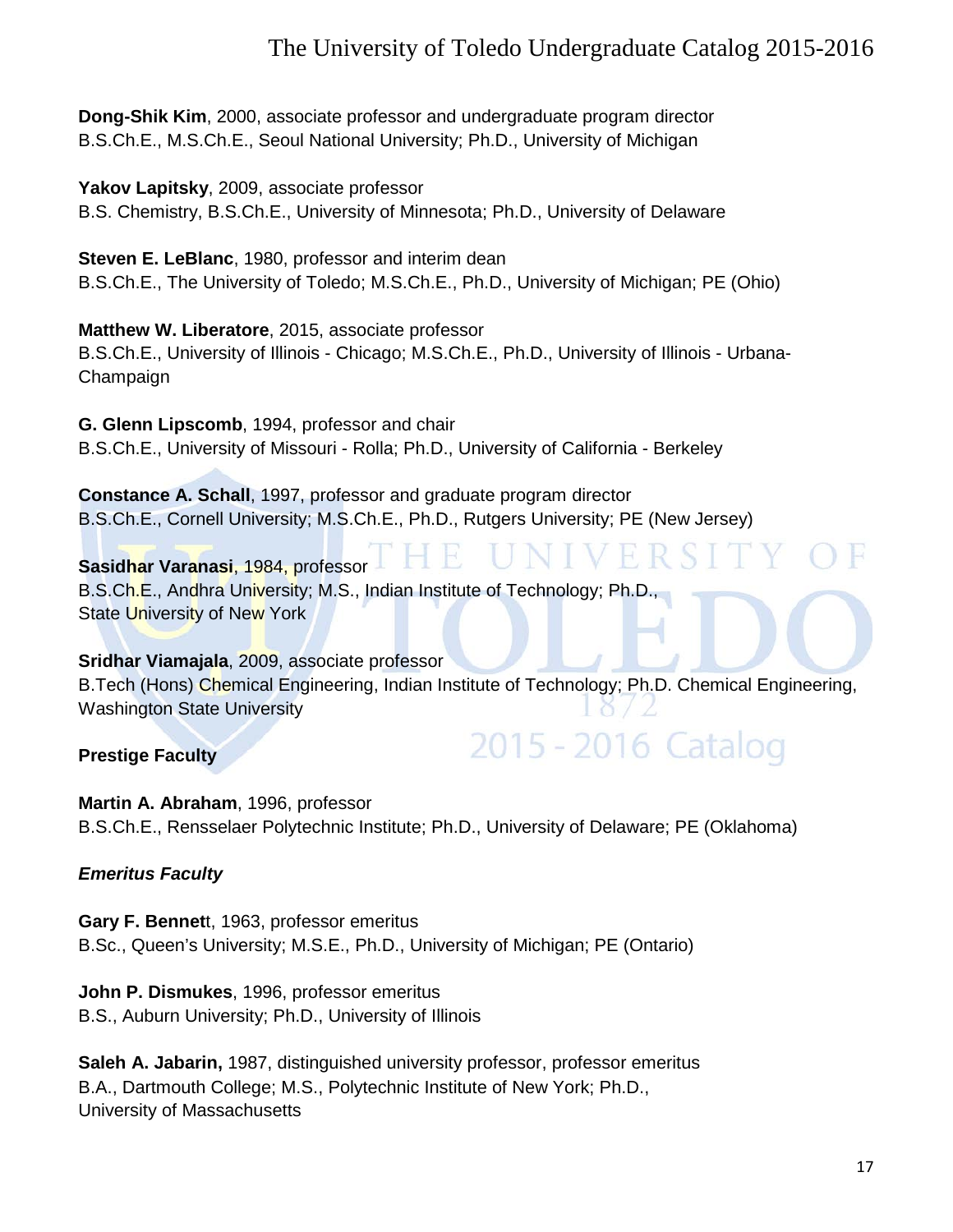**Millard L. Jones**, 1966, professor emeritus B.S.Ch.E., University of Utah; M.S.Ch.E., Ph.D., University of Michigan

**James W. Lacksonen**, 1967, professor emeritus B.S.Ch.E., M.S., Ph.D., The Ohio State University; PE (Ohio)

**Leslie E. Lahti**, 1967, professor emeritus B.S.Ch.E., Tri-State College; M.S.Ch.E., Michigan State University; Ph.D., Carnegie Mellon University, PE (Ohio)

**Bruce E. Poling**, 1990, professor emeritus B.S.Ch.E., M.Sc., The Ohio State University; Ph.D., University of Illinois; PE (Missouri)

#### **Department of Civil Engineering**

**Defne Apul**, 2004, associate professor B.S., Ch.E., Bogazici University; M.S. Env.E., Michigan Technological University; Ph.D., University of New Hampshire; E.I. (New Hampshire)

Ħ. **Yein Juin Eddie Chou**, 1989, professor B.S., M.S.C.E., National Taiwan University; Ph.D., Texas A & M University; PE (Ohio)

**Cyndee Gruden**, 2003, associate professor B.S.C.E, M.S., University of New Hampshire; Ph.D., University of Colorado at Boulder; PE (New Hampshire)

**Liangbo Hu**, 2011, assistant professor 2016 Catalog B.E., Tongji University; M.S., Ph.D., Duke University

**Ashok Kumar**, 1980, professor and chair B.S.E., Aligarh University; M.S., University of Ottawa; Ph.D., University of Waterloo; PE (Alberta)

**Douglas K. Nims**, 1991, associate professor B.S.C.E., M.S., The Ohio State University; M.B.A., University of Michigan; Ph.D., University of California - Berkeley; PE (California)

**Azadeh Parvin,** 1993, associate professor B.S.C.E., M.S., D.Sc., George Washington University

**Brian W. Randolph**, 1987, professor, honors director and senior associate dean of undergraduate studies

B.S.C.E., M.S., University of Cincinnati; Ph.D., The Ohio State University; PE (Ohio)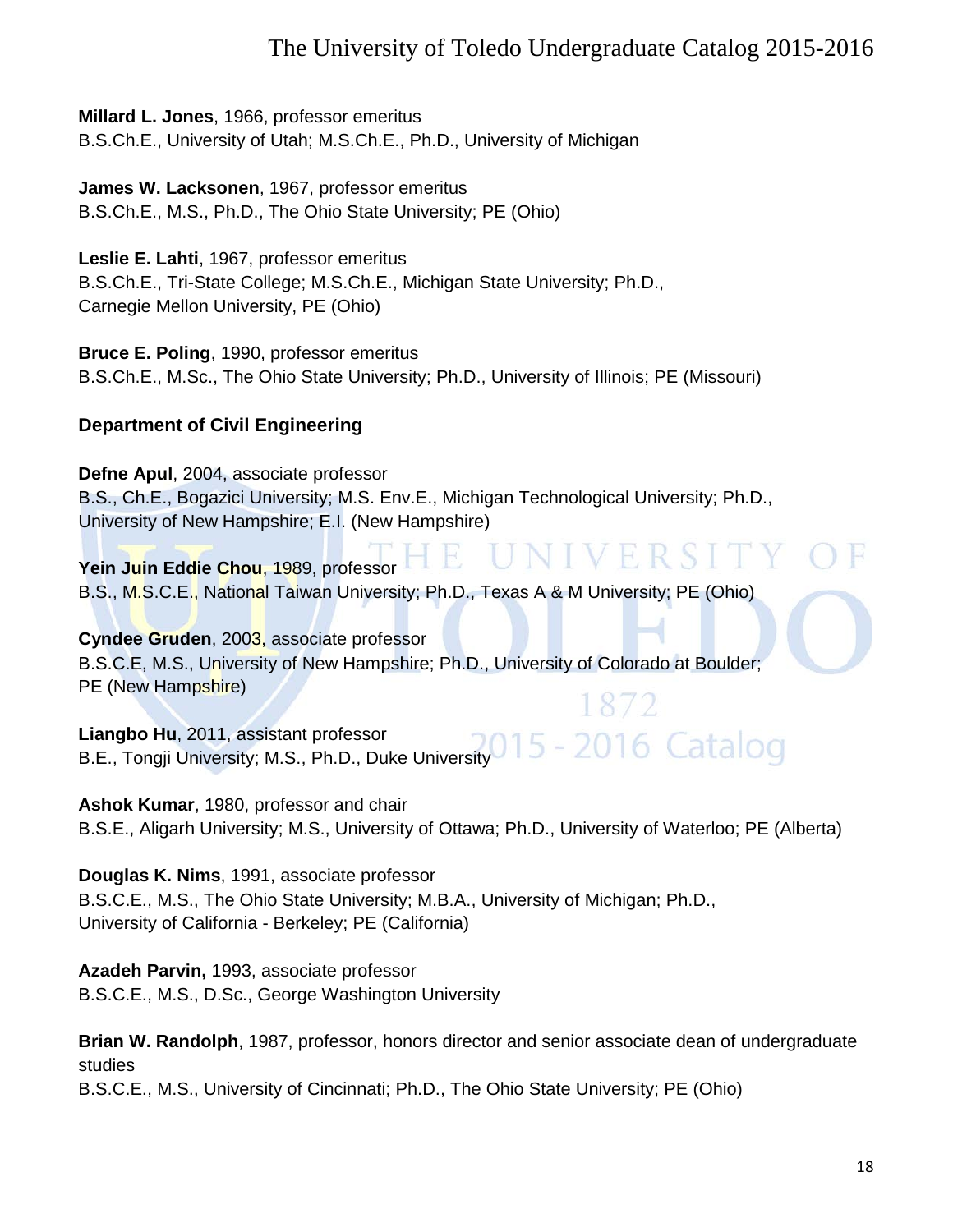**Youngwoo Seo**, 2009, associate professor B.S., MS Civil Engineering, Sungkyunkwan University; Ph.D., Environmental Engineering, University of Cincinnati

#### *Emeritus Faculty*

**Donald I. Angelbeck**, 1971, professor emeritus B.S.C.E., M.S.C.E., Washington University; Ph.D., Purdue University; PE (Ohio, Michigan)

**Gerald R. Frederick**, 1966, professor emeritus B.S.C.E., The University of Toledo; M.S., Ph.D., Purdue University; PE (Ohio)

**Kuan-Chen Fu**, 1967, professor emeritus B.S.C.E., Taiwan College of Engineering; M.S.C.E., Ph.D., University of Notre Dame; PE (Indiana)

**Jiwan D. Gupta**, 1980, professor emeritus B.E.C.E, University of Jabalpur; Ph.D., University of Waterloo; PE (Ohio)

**Andrew G. Heydinger**, 1982, professor emeritus B.S.C.E., University of Cincinnati; M.S.C.E., University of Pittsburgh; Ph.D., University of Houston; PE (Ohio)

**Benjamin Koo**, 1965, professor emeritus B.S.C.E., St. John's University in Shanghai; M.S., Ph.D., Cornell University; PE (Ohio, New York)

**Naser Mostaghel**, 1990, professor emeritus B.S., Abadan Institute of Technology; M.S., Ph.D., University of California - Berkeley; PE (Iran)

**George J. Murnen**, 1958, professor emeritus B.S.C.E., The University of Toledo; M.S., University of Illinois; Ph.D., University of Notre Dame; PE (Ohio)

**Mark A. Pickett**, 1983, professor emeritus B.S.C.E., Marquette University; M.S.C.E., Ph.D., University of Connecticut; PE (Ohio, Wisconsin)

#### **Department of Electrical Engineering and Computer Science**

**Mansoor Alam**, 1989, professor, graduate program director and chair B.S.E.E, Aligarh University; M.S., Ph.D., Indian Institute of Science

**Jackson Carvalho**, 2008, associate professor

M.S., Electrical Engineering, University of Maine; PhD, Computer Science, University of Western Ontario, Canada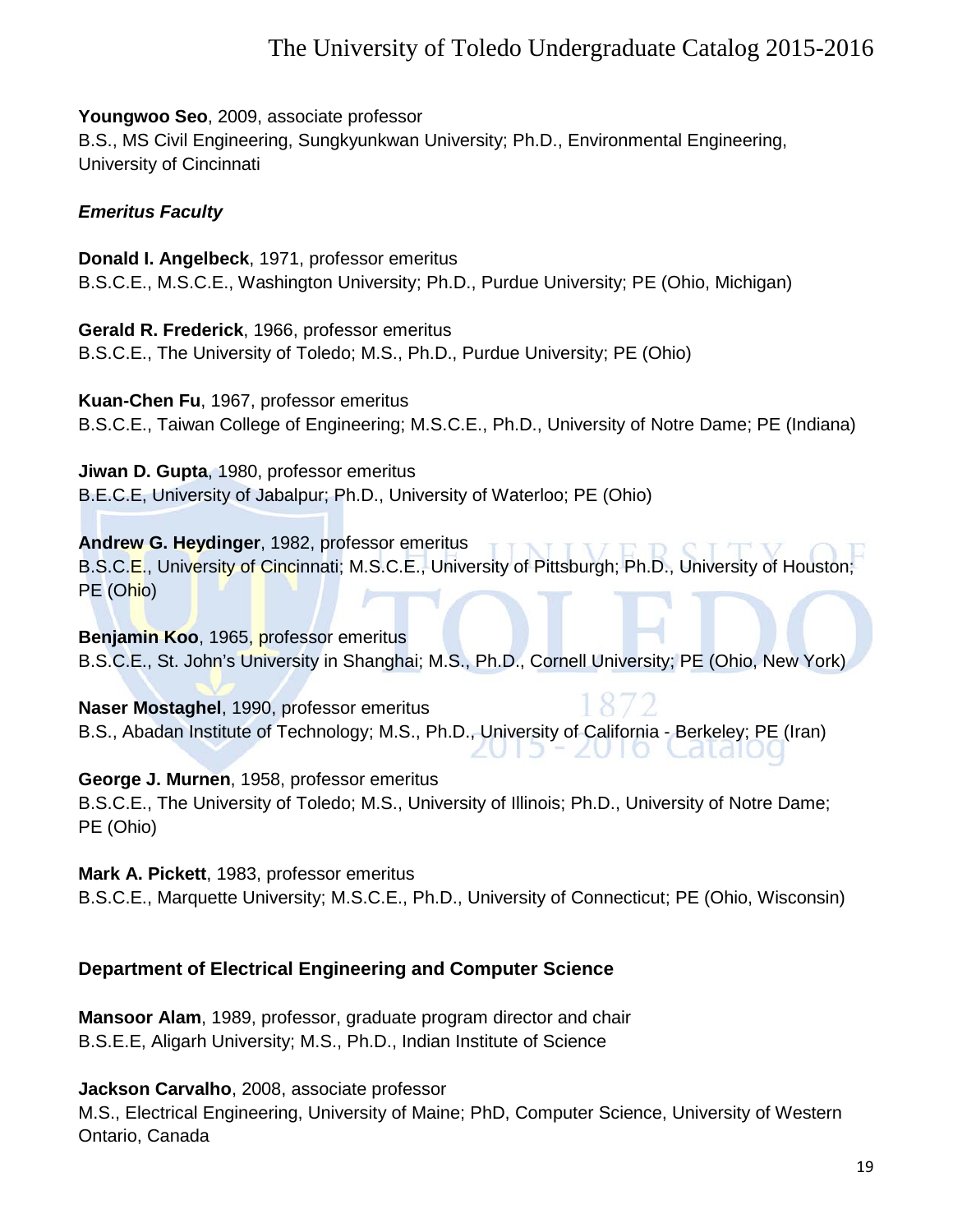#### **Vijay Devabhaktuni**, 2008, professor

B.Eng. M.Sc. Birla Institute of Technology and Science, India; Ph.D. Carleton University; Canada

#### **Daniel Georgiev**, 2006, associate professor

M.S., Physics, Sofia University, Blugaria; Ph.D., Electrical and Computer Engineering and Computer Science, University of Cincinnati

#### **Gerald R. Heuring**, 1987, assistant professor

B.S.C.S.E., B.S.I.E., M.S.I.E., The University of Toledo; Ph.D., University of Illinois Urbana-Champaign

#### **Mohsin M. Jamali**, 1984, professor

B.S.E.E., Aligarh University; M.S.E.E., University of Saskatchewan; Ph.D., University of Windsor

#### **Anthony D. Johnson**, 1988, associate professor

Dip. Ing. (Electrical Engr.), Ph.D., University of Belgrade

**Weng Kang**, 2000, associate professor M.S., Physics, Ohio University; M.S., Ph.D., Electrical Engineering, University of Tennessee L T. ERJI

**Devinder Kaur**, 1989, associate professor M.S. (Physics), Panjab University; M.S. (Medical Physics), University of Aberdeen; M.S., Ph.D., Wayne State University

**Raghav Khanna**, 2015, assistant professor B.S., M.S., Ph.D. (Electrical Engineering), University of Pittsburgh 8 / 2

#### **Junghwan Kim**, 1988, professor

B.S., Seoul National University; M.S., Ph.D., Virginia Polytechnic Institute & State University; PE (Ohio)

2015 - 2016 Catalog

#### **Henry F. Ledgard**, 1989, professor

B.S. (E.E.), Tufts University; M.S., Ph.D., Massachusetts Institute of Technology

**Richard G. Molyet**, 1980, lecturer, undergraduate program director and professor emeritus B.S.E.E., M.S.E.E., Ph.D., The University of Toledo

#### **Mohammed Y. Niamat**, 1990, professor

B.Sc. (E.E.), M.E., Aligarh University; M.Sc., University of Saskatchewan; Ph.D., The University of Toledo

#### **Ezzatollah Salari**, 1985, professor

B.S.E.E., Iran College of Science & Technology; M.S., Ph.D., Wayne State University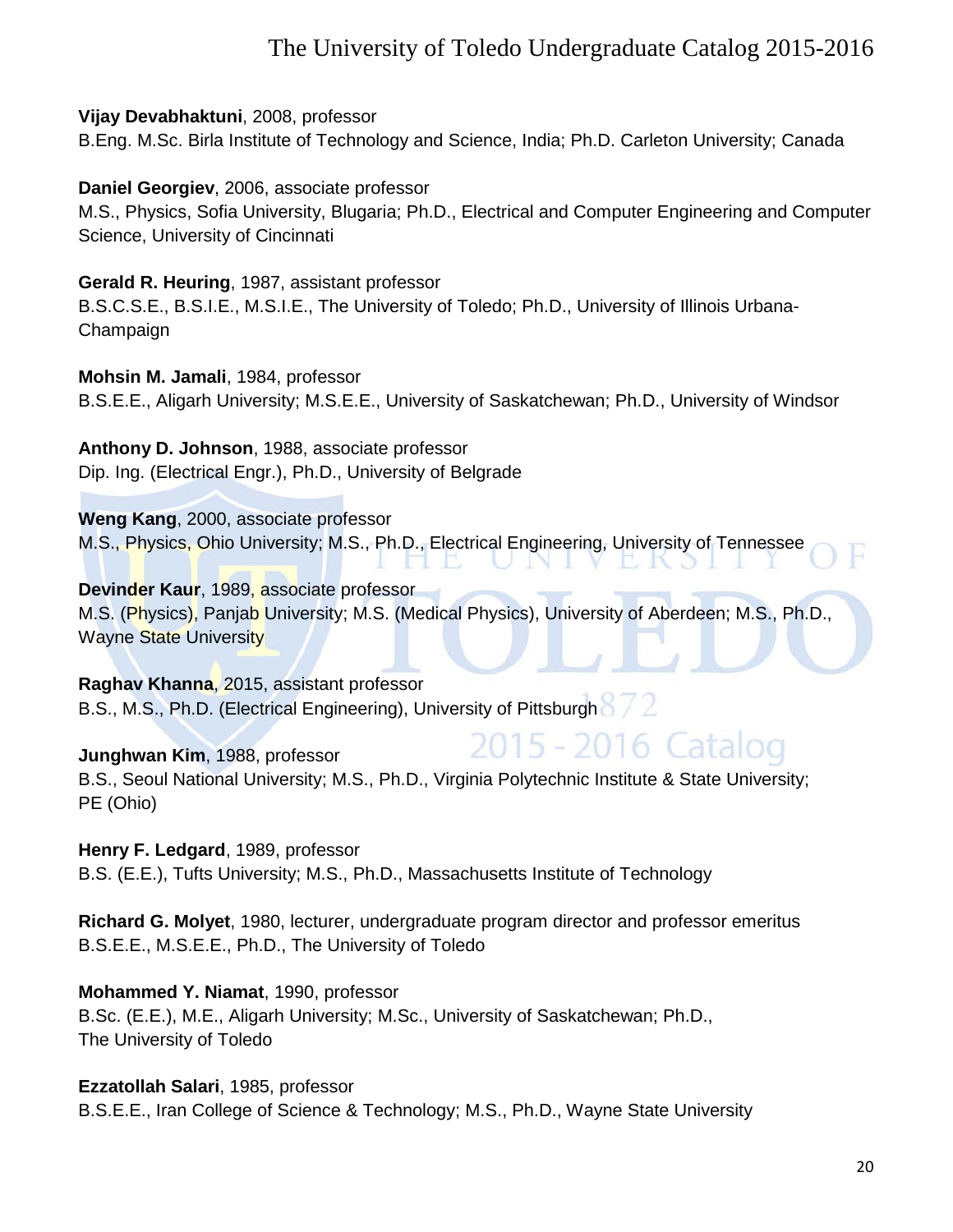**Gursel Serpen**, 1993, associate professor B.S.E.E., Air Force Academy - Turkey; M.S.E.E., Air Force Institute of Technology; Ph.D., Old Dominion University

**Lawrence Thomas**, 2010, assistant professor B.A., Computer Science, University of Tennessee; M.S., Ph.D., Computer Science, Vanderbilt University

**Kevin Xu**, 2015, assistant professor BASc., (EE), University of Waterloo; M.S.E (EE) and Ph.D. (EE: Systems), University of Michigan

#### *Emeritus Faculty*

**Adel H. Eltimsahy**, 1968, professor emeritus B.S.E.E., Cairo University; M.S.E.E., Ph.D., University of Michigan

**Donald J. Ewing**, 1954, professor emeritus B.S.E.E., The University of Toledo; M.S.E.E., Massachusetts Institute of Technology; Ph.D., University of Wisconsin

**John Hemdal**, 1986, professor emeritus B.S.E.E., M.S.E.E, Ph.D., E.E., Purdue University

**Vikram J. Kapoor**, 1994, professor and dean emeritus M.S., Ph.D., Lehigh University

**Subhash Kwatra**, 1977, professor emeritus 6 Catalog B.E., M.E., Birla Institute; Ph.D., University of South Florida

**Thomas A. Stuart**, 1975, professor emeritus B.S.E.E., University of Illinois; M.E., Ph.D., Iowa State University; PE (Ohio)

#### *Prestige Faculty*

**Robert Collins**, NEG endowed chair and professor of physics Ph.D., Harvard University

**Alvin Compaan**, professor and chair, department of physics

**Xunming Deng**, 1996, adjunct professor M.S., Ph.D., University of Chicago

**Sanjay Khare**, assistant professor of physics B.Sc., Bombay University – India; M.Sc., Indian Institute of Technology – India; Ph.D., University of Maryland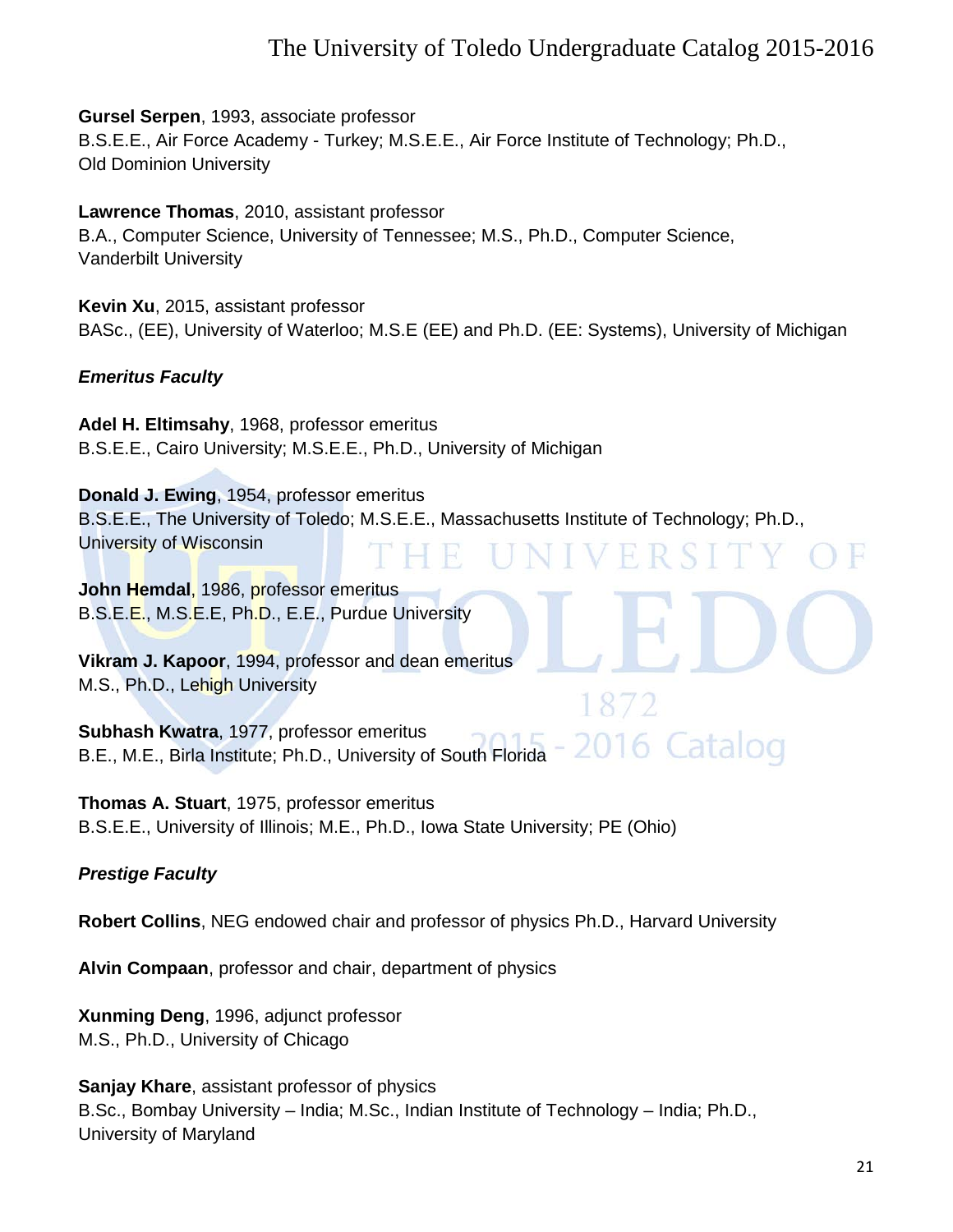VERSI

#### **Department of Mechanical, Industrial and Manufacturing Engineering**

**Abdollah A. Afjeh**, 1984, professor and chair B.S.M.E., Arya Mehr University of Technology; M.S.M.E., Ph.D., The University of Toledo; PE (Ohio)

**Lesley Berhan**, 2004, associate professor B.S., University of West Indies; M.S., M.I.T., Ph.D., University of Michigan

**Sarit Bhaduri** , 2007, professor B.S., MS Physics, Indian Institute of Technology; Ph.D. State University of New York at Stony Brook

**Sorin Cioc,** 2004, Clinical Assistant Professor M.S.A.E., D.A.E., Polytechnic University of Bucharest, Ph.D., The University of Toledo

#### **Mohammad Elahinia**, 2004, professor

B.S., KN Toosi University of Technology; M.S. Tehran Polytechnic; M.S. Villanova University; Ph.D., Virginia Polytechnic University

**Ali Fatemi**, 1987, distinguished university professor B.S.C.E., M.S.C.E., Ph.D., University of Iowa

**Matthew Franchetti**, 2008, associate professor and undergraduate program director B.S., M.S., Ph.D., Industrial Engineering, The University of Toledo; M.B.A., The University of Toledo, PE (Ohio)

**Mohamed Samir Hefzy**, 1987, professor, and associate dean of graduate studies B.S., Cairo University; B.S., Ainshams University; M.S., Ph.D., University of Cincinnati; PE (Ohio)

**Duane Hixon**, 2000, associate professor B.S., M.S., Ph.D. Georgia Institute of Technology

**Ahalapitiya H. Jayatissa**, 2003, professor B.Sc., M.Phil., University of Ruhuna, Sri Lanka; Ph.D., Shizuoka University

**Manish Kumar**, 2012, associate professor B. Tech., Indian Institute of Technology; M.S., Ph.D., Duke University

**Ioan D. Marinescu**, 1997, professor and director of Precision Micro-Machining Center B.S., M.S., Polytechnic Institute of Budapest; Ph.D., University of Galatzi

**Nagi G. Naganathan**, 1986, professor and dean B.S.M.E., University of Madras, India; M.S.M.E., Clarkson University; Ph.D., Oklahoma State University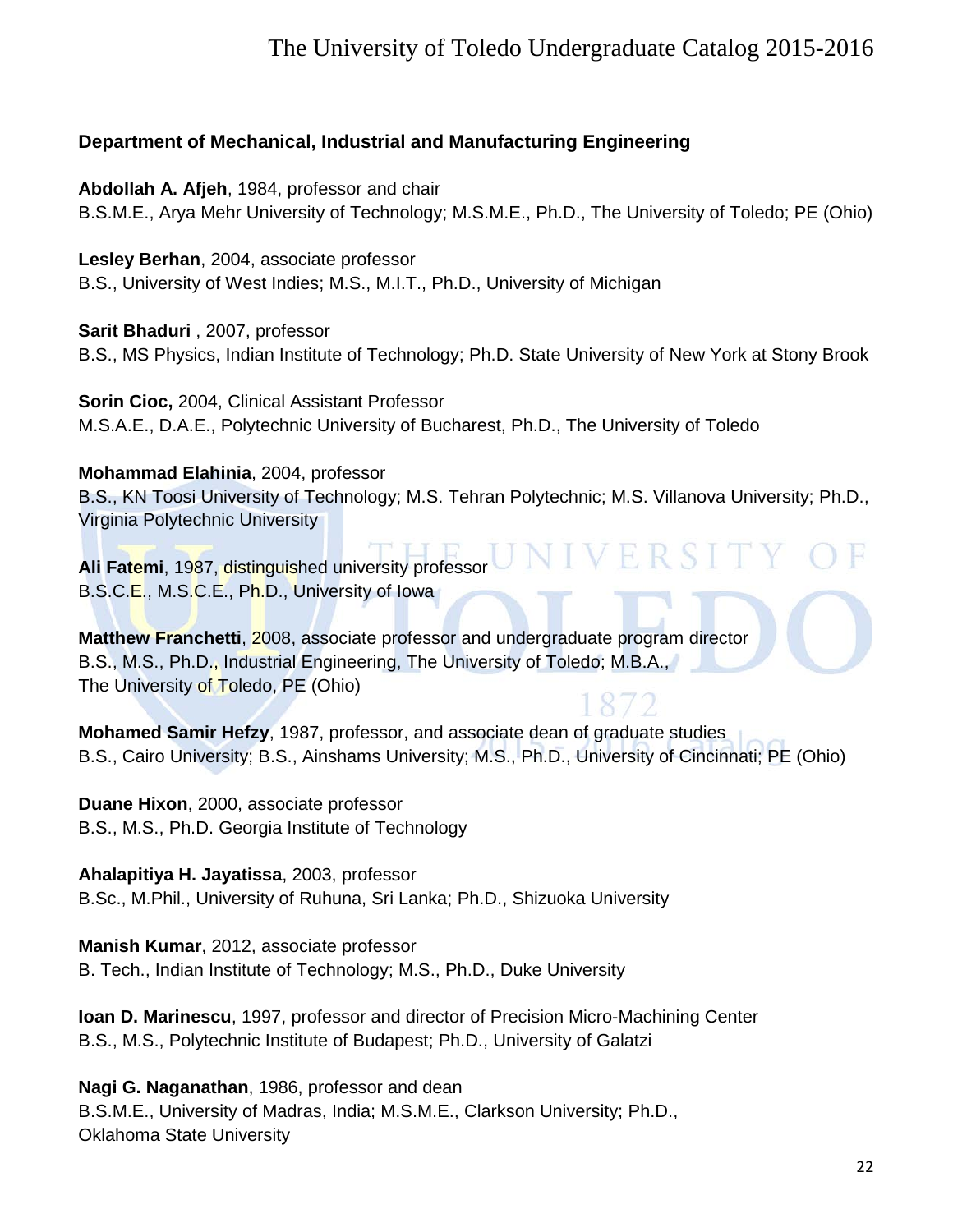#### **Tsung-Ming Terry Ng**, 1991, professor

B.S., M.S., University of Wisconsin; Ph.D., University of California - Berkeley

**Efstratios Nikolaidis**, 2000, professor and graduate program director B.S.E., National Technical University of Athens; M.S., Ph.D., University of Michigan

**Douglas L. Oliver**, 1985, associate professor B.A., University of Washington; M.S.M.E., Ph.D., Washington State University; PE (Ohio)

**Mehdi Pourazady**, 1986, associate professor B.S.M.E., University of Science & Technology - Iran; M.S.M.E., University of Michigan; Ph.D., University of Cincinnati

**Chunhua Sheng**, 2009, associate professor B.S., M.S., Nanjing University of Aeronautics and Astronautics; Ph.D., Mississippi State University

**Hongyan Zhang**, 2000, associate professor B.S., Jilin University; M.S., Institute of Metal Research, Chinese Academy of Sciences; Ph.D., The Ohio State University

*Emeritus Faculty* 

**Robert A. Bennett**, 1985, professor emeritus B.S., M.S., Ph.D., Wayne State University; M.B.A., The University of Toledo

**Steven N. Kramer**, 1973, professor emeritus B.S.M.E., M.S.M.E., Ph.D., Rensselaer Polytechnic Institute; PE (Ohio)

**Theo G. Keith**, 1971, distinguished university professor emeritus B.M.E., Fenn College; M.S.M.E., Ph.D., University of Maryland

**Walter W. Olson**, 1997, professor emeritus B.S., U.S. Military Academy; M.S.M.E., Ph.D., Rensselaer Polytechnic Institute; PE (Virginia)

**Phillip R. White**, 1979, professor emeritus B.S.M.E., The University of Toledo; M.S.M.E., Ph.D., Purdue University

#### **Department of Engineering Technology**

**Linda Beall**, 2007, lecturer

B.A., Sara Lawrence College; M.F.A Pratt Institute; M.A. Southern California Institute of Architecture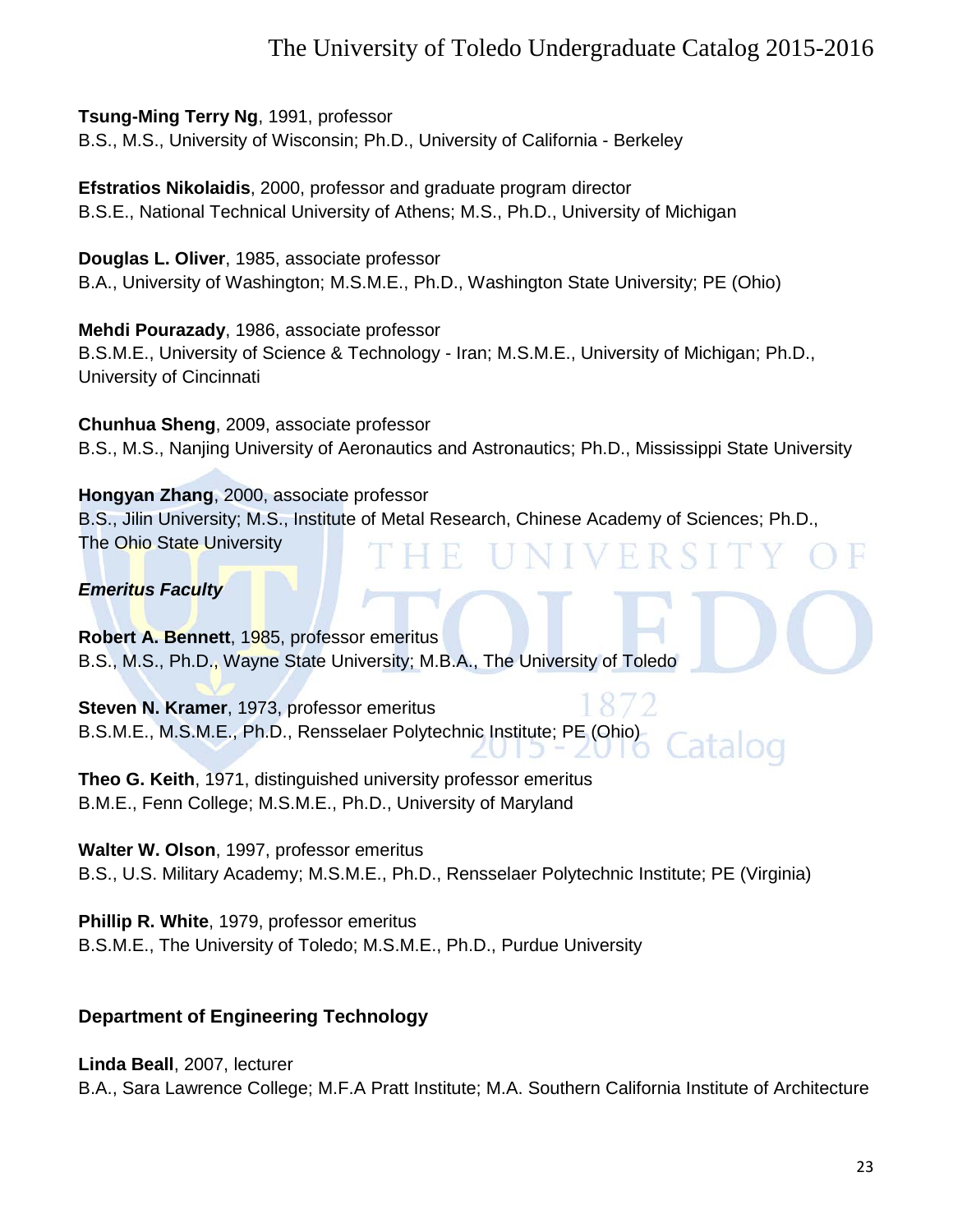**Carmen Cioc**, 2013, assistant professor and undergraduate program director (MET) M.S., Ph.D., The University of Toledo

**Gary Dougherty,** 2014, lecturer B.S.C.E, University of Toledo; PE (Ohio)

**Allen Duncan,** 2015, associate professor and chair B.S., M.S., Ph.D., Texas A&M University; PE (Wisconsin)

**William T. Evans**, 1986, professor, PT masters program director and director of undergrad program (E.E.T.) B.S.E.E., University of Illinois; M.S.E.E., Ph.D., The University of Toledo; PE (Ohio, Indiana)

**Cyrus K. Hagigat**, 2002, associate professor B.S.M.E., University of Maryland; M.S.C.S., Central Michigan University; M.S.M.E., University of Akron; Ph.D., Case Western Reserve University; PE (Ohio)

**Nicholas Kissoff**, 1999, associate professor and director of undergraduate program (C.E.T.) B.S., M.S., Ph.D., The University of Toledo; PE (Ohio, Michigan)

**Ganapathy V. Narayanan**, 2003, associate professor B.Tech., M.Tech., Indian Institute of Technology; Ph.D., University of Minnesota

**Mohammed Y. Niamat**, 1990, professor B.Sc. (E.E.), M.E., Aligarth University; M.Sc., University of Saskatchewan; Ph.D., The University of Toledo

**Daniel J. Solarek**, 1977, lecturer, professor emeritus and undergraduate program director (CSET and IT) B.A., B.A.Ed., Western Washington University; M.S.E.E., San Diego State University

**Richard A. Springman**, 1979, assistant professor and director of student support B.M.E., M.S.M.E, The Ohio State University; PE (Ohio)

**Weiqing Sun,** 2008, associate professor B.E., M.E., Tongji University; M.S., Ph.D., Stony Brook University

**Hong Wang**, 2006, associate professor B.S., Lanzhou University; M.S., Ph.D., Kent State University

**Nicole Winhoven-Kamm**, 2014, lecturer B.S., University of Toledo